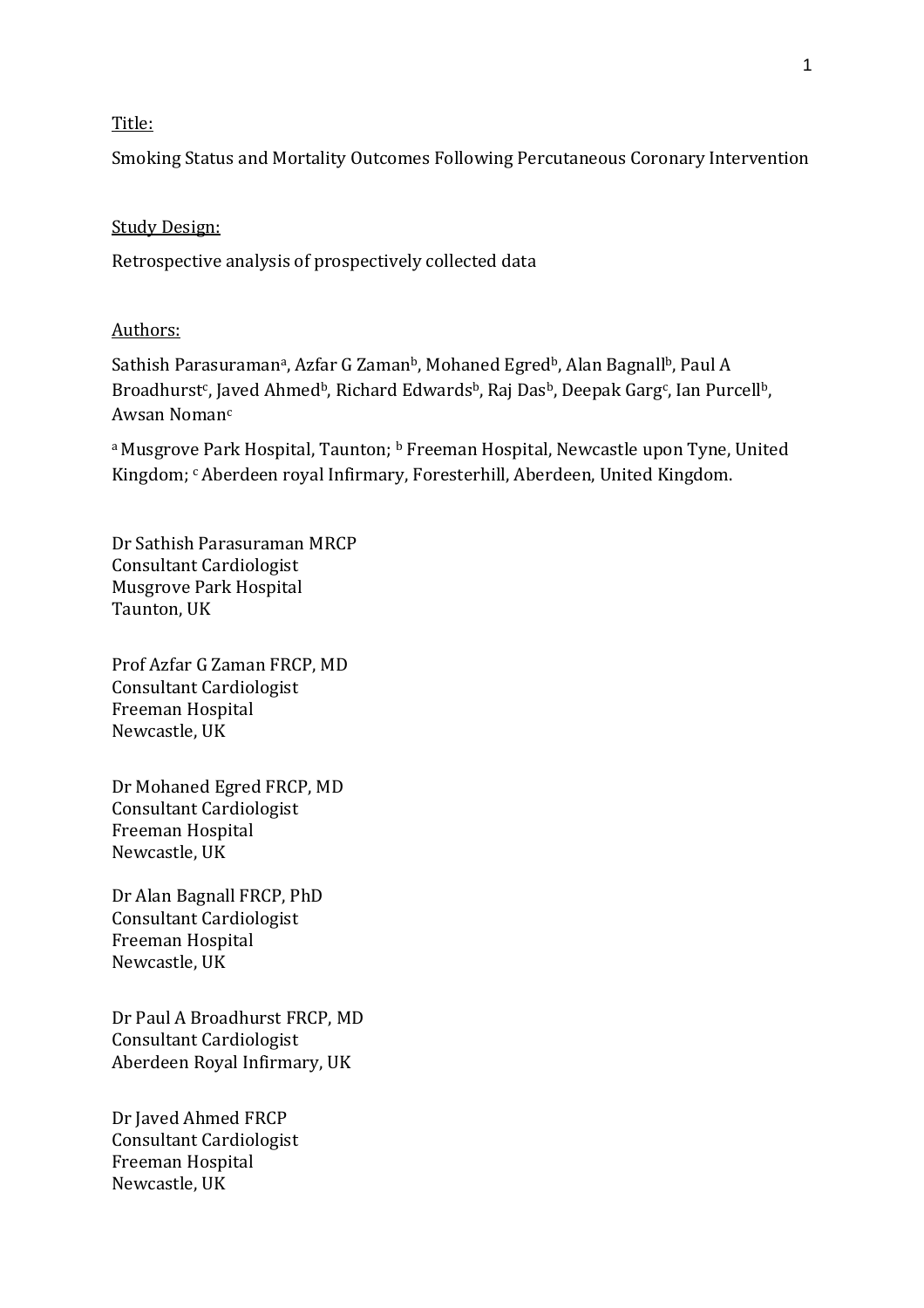Dr Richard Edwards MRCP, PhD Consultant Cardiologist Freeman Hospital Newcastle, UK

Dr Rajiv Das MRCP, MD Consultant Cardiologist Freeman Hospital Newcastle, UK

Dr Deepak Garg FRCP, FSCAI Consultant Cardiologist Aberdeen Royal Infirmary Aberdeen, UK

Dr Ian Purcell MRCP, MD Consultant Cardiologist Freeman Hospital Newcastle, UK

Dr Awsan Noman PhD (Corresponding author)

Consultant Cardiologist Cardiology Department Aberdeen Royal Infirmary Foresterhill, Aberdeen, United Kingdom, Ab25 2ZN Tel: + 441224 555054 Fax: + 44 1224 558609 Email: awsannoman@nhs.net

(Dr Awsan Noman, Corresponding author)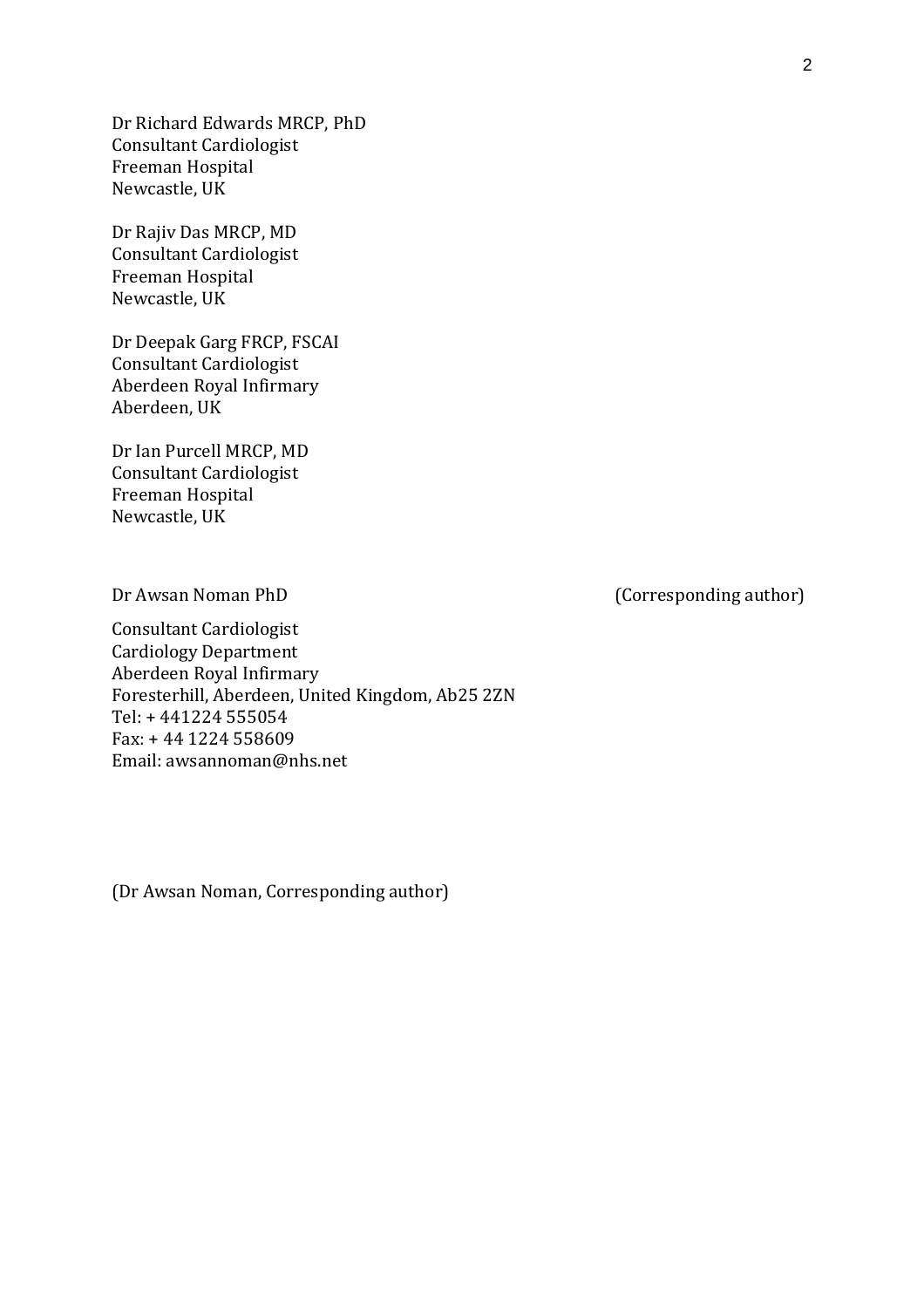# Ethics:

The study received Caldicott guardianship approval from Freeman Hospital and Aberdeen royal Infirmary.

Funding and Sponsors:

This research received no specific grant from any funding agency in the public, commercial, or not-for-profit sectors.

# **Word count**

Structured Abstract - 250

Manuscript (main text, tables, figures and references) - word count 3981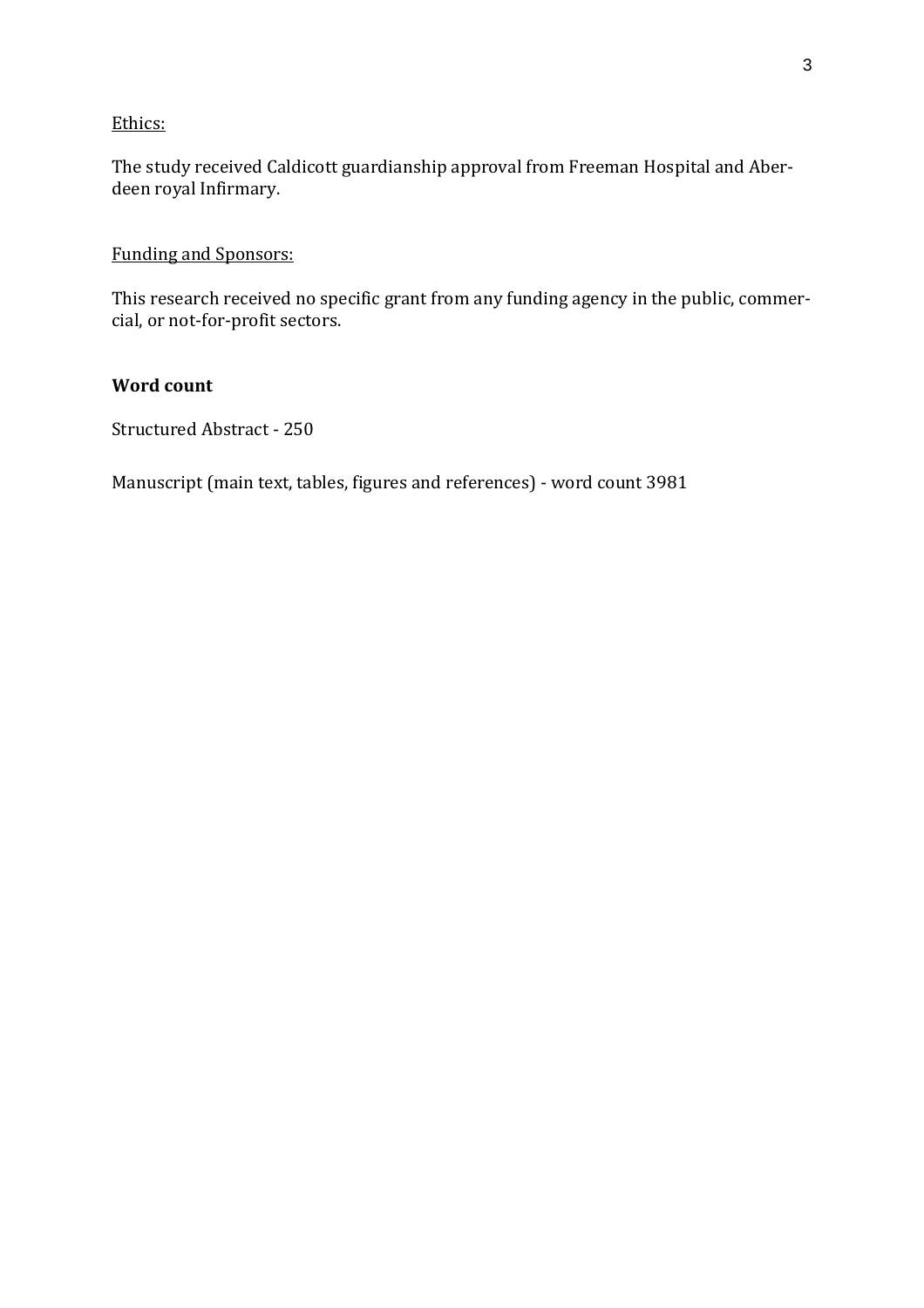#### **Structured Abstract** (Word count- 250)

**Objective:** To assess the impact of smoking on short (30 day) and intermediate (30-day to 6-month) mortality following PCI.

**Background:** Effect of smoking on mortality post-PCI is lacking in the modern PCI era.

**Methods:** Retrospective analysis of prospectively collected data comparing short and intermediate term mortality amongst smokers, ex-smokers and non-smokers.

**Results:** The study cohort consisted of 12,656 patients: never-smokers (n=4288), exsmokers (n=4806) and current smokers (n=3562). Mean age ( $\pm$ SD) was 57( $\pm$ 11) years in current smokers compared to 67(±11) in ex-smokers and 67 (±12) in never-smokers; *P* < 0.0001. PCI was performed for ACS in 84.1% of current smokers, 57% of ex-smokers and 62.9% in never-smokers; *P* < 0.0001. In a logistic regression model correct, the adjusted odds ratios (95% confidence intervals [CI]) for 30-day mortality were 1.60 (1.10 - 2.32) in current smokers and 0.98 (0.70 - 1.38) in ex-smokers compared to never-smokers. In the Cox proportional hazard model, the adjusted hazard ratios (95% CI) for mortality between 30 days and 6 months were 1.03 (0.65 - 1.65) in current smokers and 1.19 (0.84 - 1.67) in ex-smokers compared to never-smokers.

**Conclusion:** This large observational study of non-selected patients demonstrates that ex-smokers and never-smokers are of similar age at first presentation to PCI, and there is no short and intermediate term mortality difference between them following PCI. Current smokers undergo PCI at younger age, more often for ACS, and have higher short-term mortality. These findings underscore the public message on benefits of smoking cessation and harmful effects of smoking.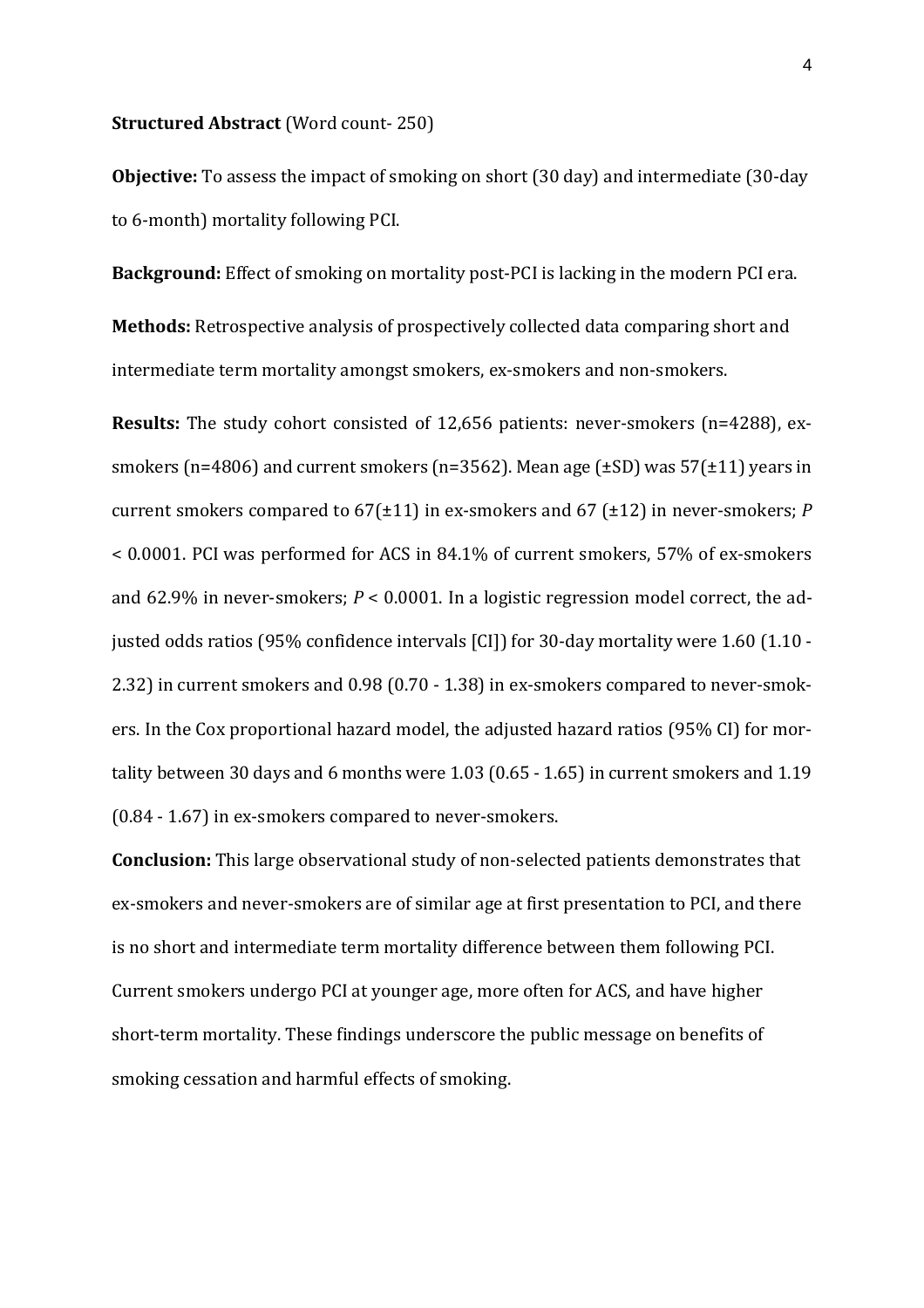**Key words:** Smoking; Percutaneous Coronary Intervention; PCI outcome; Smoking mortality; Smoking and PCI; PCI mortality; smokers' outcome; heart attack and smoking; stents in smokers

# **Abbreviations list**

- PCI-Percutaneous Coronary Intervention
- ACS-Acute Coronary Syndrome
- CAD-Coronary Artery Disease
- MI-Myocardial Infarction
- CVA-Cerebro Vascular Accident
- CABG-Coronary Artery Bypass Grafting
- PVD-Peripheral Vascular Disease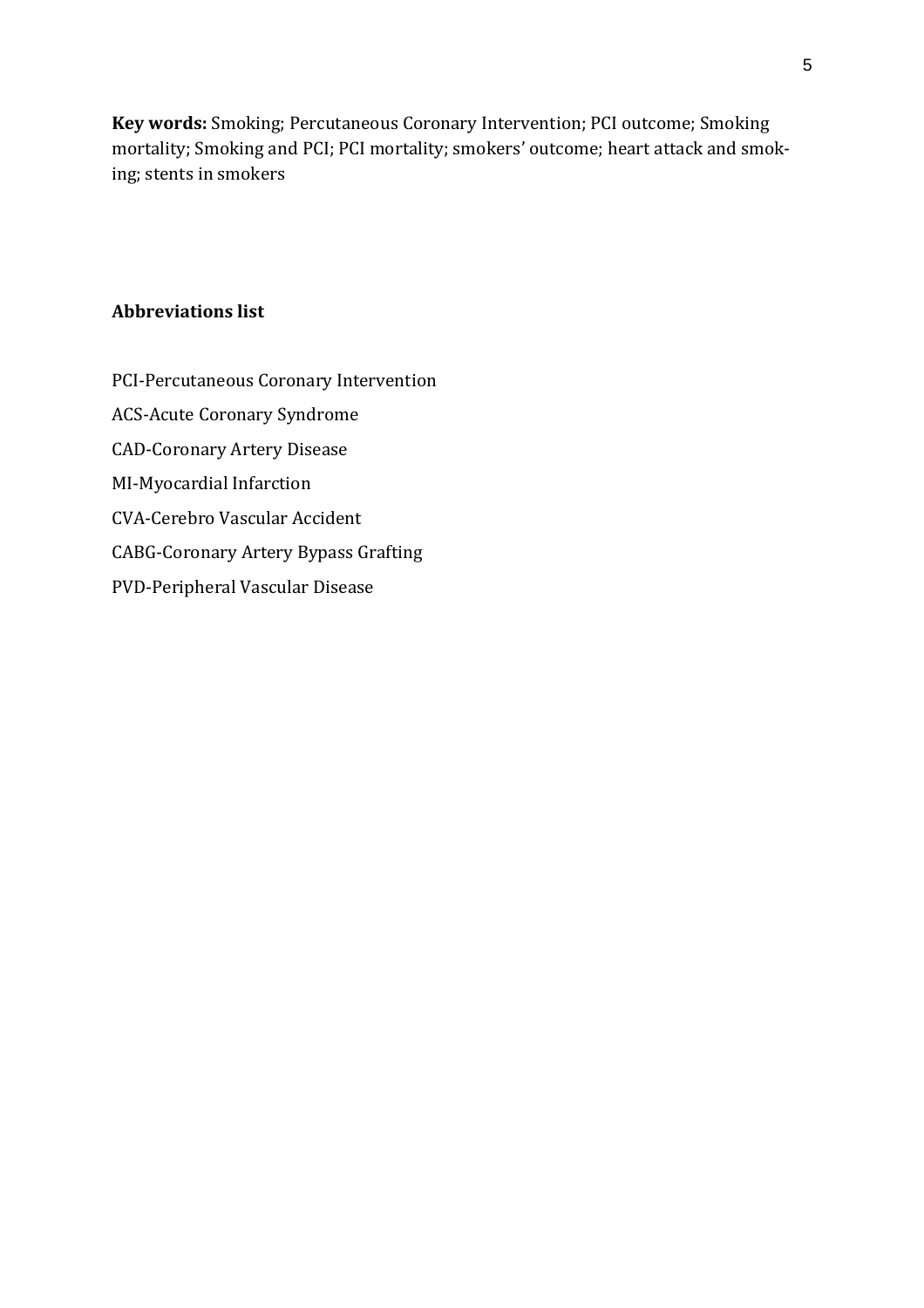Main text - word count 3981 (main text, tables, figures and references)

# **Smoking Status and Mortality Outcomes Following Percutaneous Coronary Intervention**

# **Introduction**

Smoking is a major risk factor for cardiovascular disease and sudden cardiac death  $1, 2$ , with the benefits of quitting well-documented 3.

Prior studies have confirmed that smokers have reduced life expectancy compared to non-smokers <sup>4</sup>. However, data from the pre-thrombolytic, thrombolytic, and early percutaneous coronary intervention (PCI) eras have yielded conflicting results on the survival of smokers following myocardial infarction 5-7. Such data are lacking in the modern PCI era; with advances in PCI technology, new anti-platelet therapy and widespread use of secondary prevention, which may differentially influence survival in smokers versus non-smokers.

The aim of this study is to compare the short and intermediate-term mortality of smokers and ex-smokers versus never-smokers following PCI.

# **Methods**

# *Study Population:*

The study population consisted of all patients undergoing PCI between March 2008 and December 2011 at two regional cardiac centres in the UK - Freeman Hospital, Newcastle-upon-Tyne, and Aberdeen Royal Infirmary, Aberdeen.

# *Study Design:*

This was a retrospective analysis of prospectively collected data on all PCI procedures during the study period. The primary sources of data were the local Coronary Artery Disease (CAD) databases, which hold information on every PCI procedure performed at each centre. Baseline demographics, procedure details, and clinical data were prospectively entered into these databases at the time of the procedure and updated on discharge.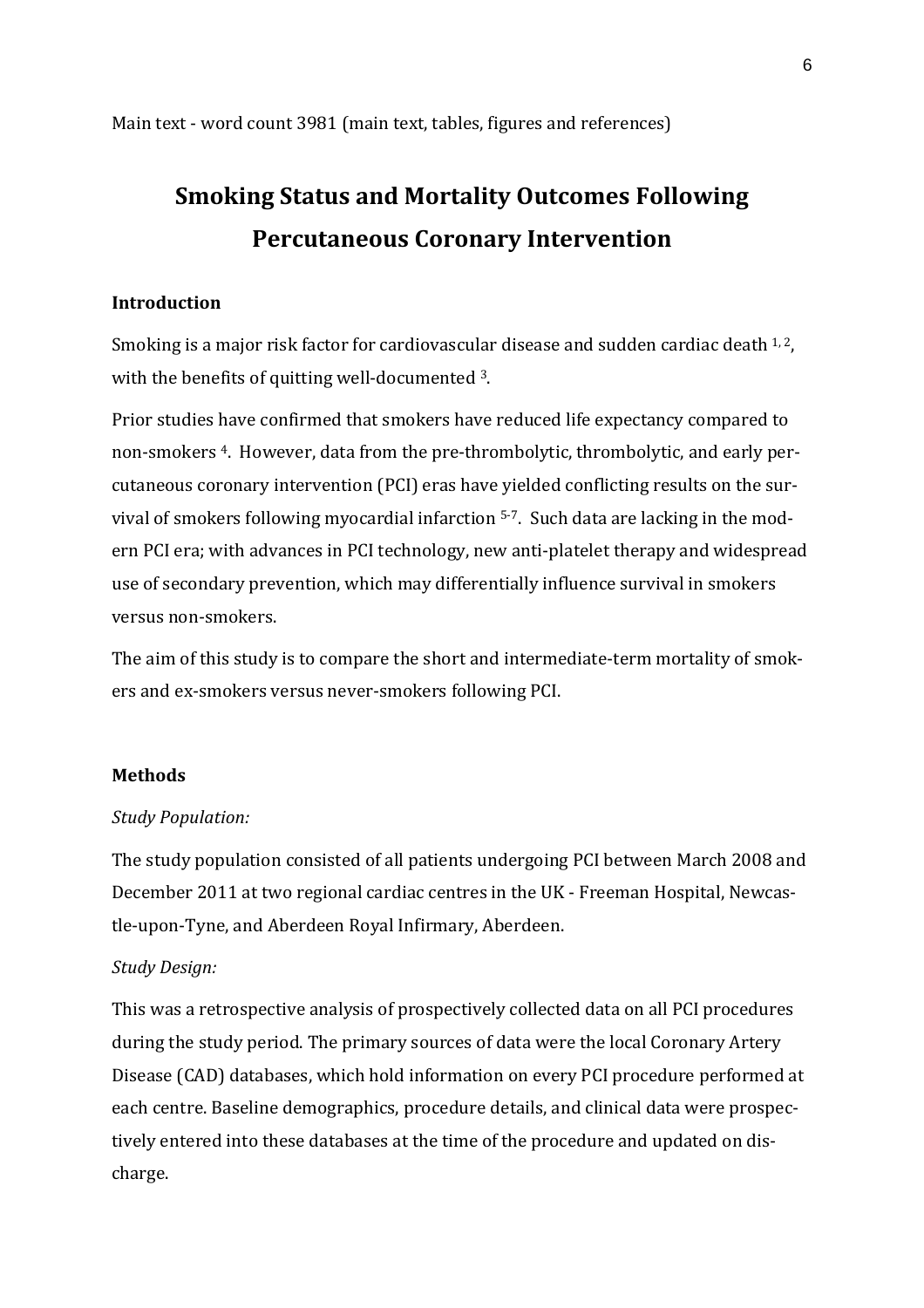# *Outcome Measures:*

The main outcome measure was all-cause mortality assessed at 30 days (30-day mortality) and between 30 days and 6-months (intermediate-term mortality) post PCI. Mortality data were provided by the Office of National Statistics (ONS) and Grampian Health Intelligence and were linked to our databases using National Health Service (NHS) or Community Health Identifier (CHI) patient-unique identification numbers. Mortality was assessed up to the 2nd February 2012, and patient follow-up was censored upon death.

#### *Smoking Status and Procedure Setting:*

Patients were classified into three groups according to their smoking status at time of index PCI: 1) "Never smokers" have never smoked cigarettes; 2) "Ex-smokers" stopped smoking at any point prior to their index PCI procedure; and 3) "Current smokers" continued to smoke. These definitions were used by cardiologists, who collected and recorded the history and performed PCI.

PCI was classified according to the clinical setting: 'elective' PCI for patients presenting with stable coronary artery disease (CAD) and 'acute' PCI for patients with acute coronary syndrome (unstable angina, non-ST elevation and ST elevation myocardial infarction).

All patients presenting with acute coronary syndrome were seen by the cardiac rehabilitation team during their hospital stay or contacted soon following their discharge and offered a referral to smoking cessation services. Elective patients were advised regarding smoking and offered a referral to smoking cessation team at the time of their cardiology clinic visit or by their general practitioners.

#### *Statistical analysis:*

Data are presented as percentages for categorical variables and as means ± standard deviations (SD) or medians and interquartile ranges (25th to 75th) for continuous variables. Comparisons between groups were made using chi-squared test for categorical variables and one-way ANOVA for continuous variables. Multiple logistic regression analysis was used to test for the impact of smoking on 30-day mortality and to correct for confounders. For the longitudinal analysis for intermediate-term mortality, Kaplan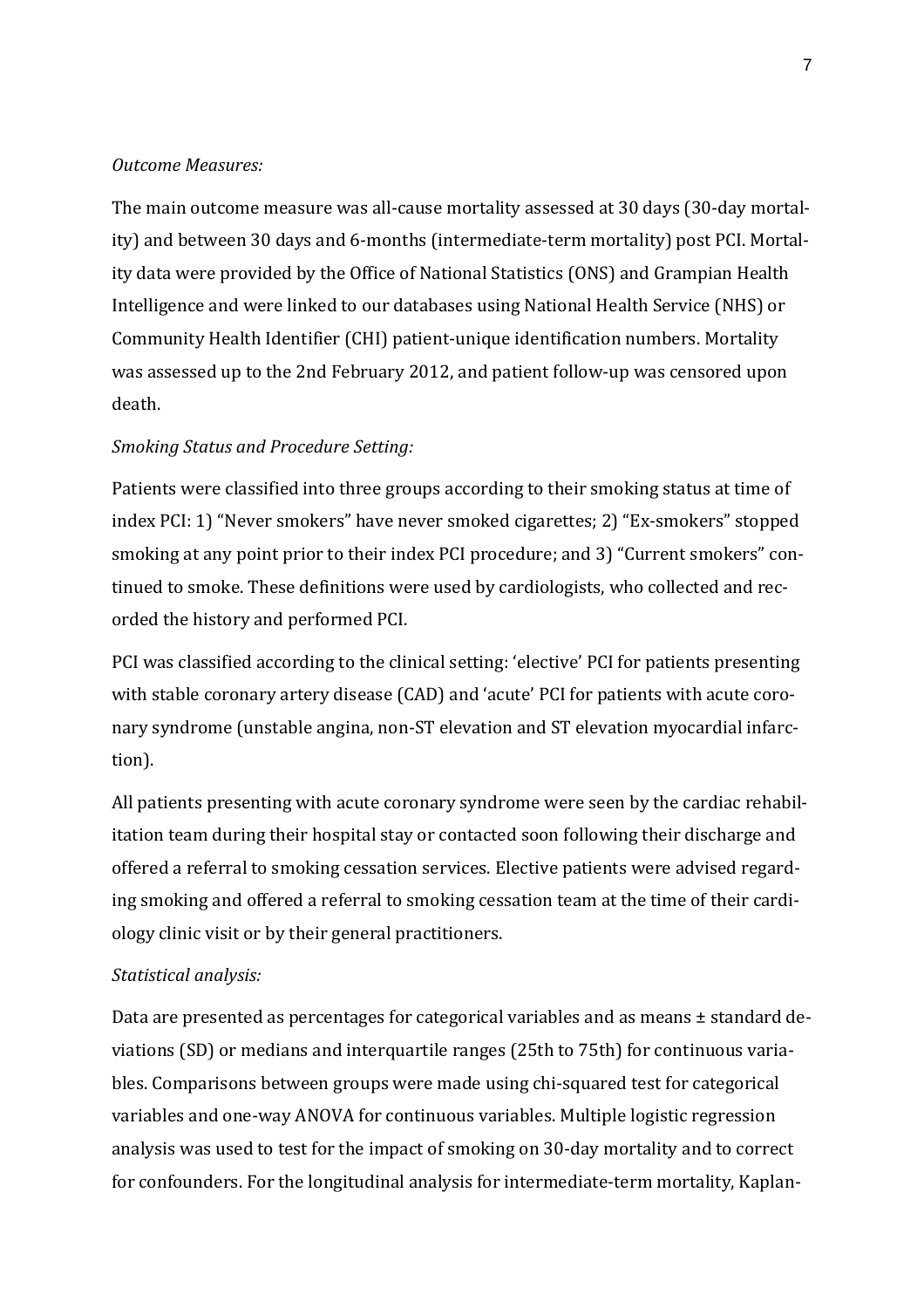Meier survival curves were generated, and the log-rank test was used to assess for differences in survival. Cox proportional hazards regression was used to assess the impact of smoking status on intermediate-term mortality following adjustment for confounders. P value <0.05 (2-sided) was considered statistically significant. All analysis was performed using SPSS (SPSS version 19, SPSS, Inc., Chicago).

# **Results**

A total of 13041 patients underwent PCI during the study period. Data on smoking status were missing in 385 patients. The remaining 12656 patients were included in this analysis and their smoking status was recorded as follows: never-smokers (n=4288, 33.9%), ex-smokers (n=4806, 38.0%) and current smokers (n=3562, 28.1%).

Baseline characteristics are detailed in Table 1.

# *Table 1: Baseline patient characteristics*

Abbreviations: SD-Standard Deviation; MI-Myocardial Infarction; CVA-Cerebro-Vascular Accident; TIA-Transient Ischemic Attack; PVD-Peripheral Vascular Disease;

Current smokers were 10 years younger compared to other groups (p<0.001), while never-smokers and ex-smokers were of similar age. The never- and ex-smoker cohorts were more likely to have suffered a previous myocardial infarction (MI), cerebro-vascular accident (CVA) and to have undergone previous PCI compared to the current smoker group. Current smokers were less likely to have pre-existing hypertension and/or diabetes compared to other groups. Peripheral vascular disease (PVD) and airway disease were more prevalent in current and ex-smokers compared to never-smokers, Table 1.The percentage of patients undergoing PCI for ACS was highest in current smokers (84.1%) compared to ex-smokers (57.0%) and never-smokers (62.9%); *P* < 0.0001 (table 2). Among smokers, 30% had multi vessel disease and 1.3% had left main stem disease compared to 37.5% and 2.6% for ex-smokers and 36.3% and 2.0% for the neversmokers, respectively.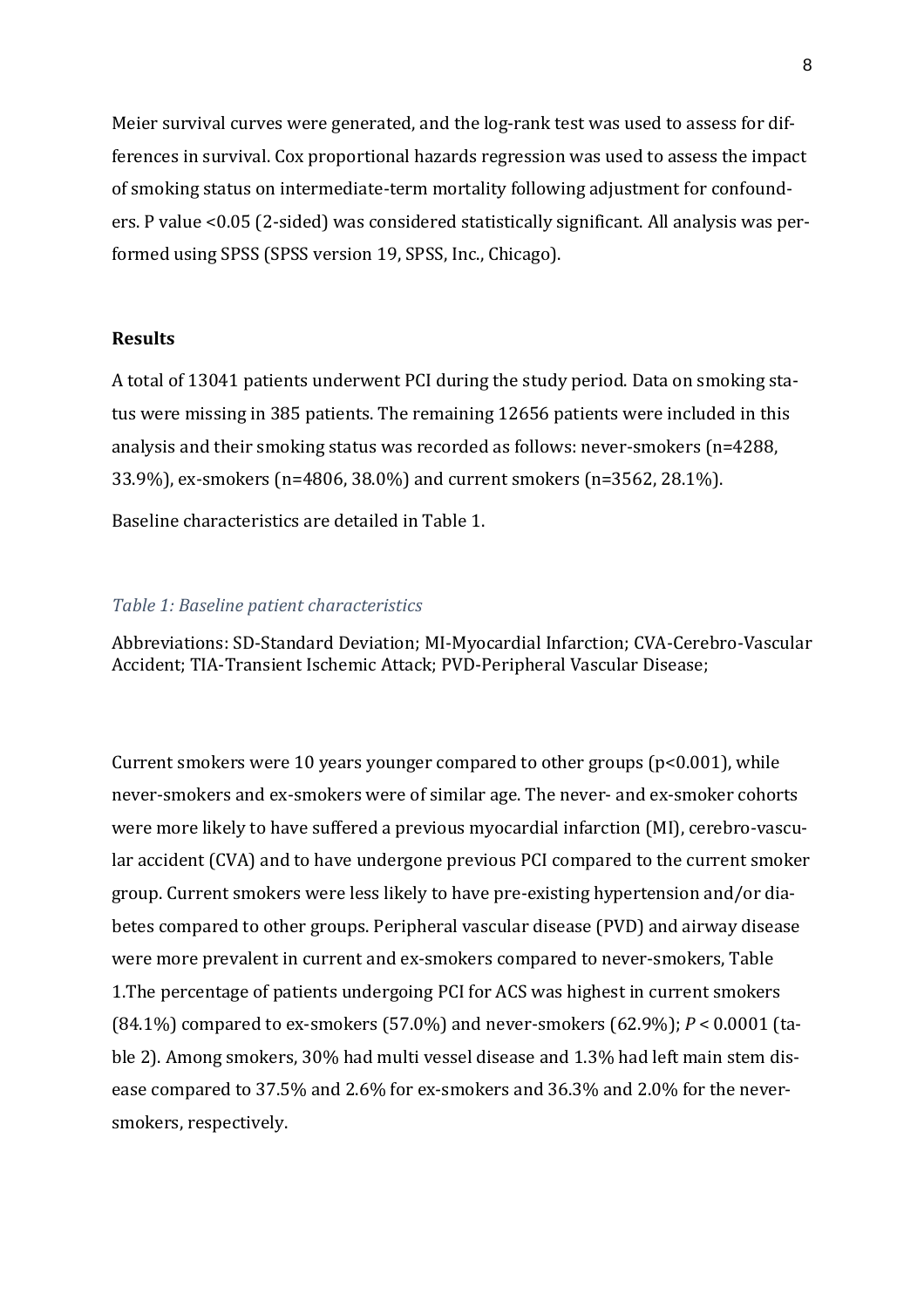#### *Table 2: Indication for PCI*

#### Abbreviations: ACS-Acute coronary syndrome

After excluding patients with any previous coronary revascularisation (PCI or CABG) and analysing only those in whom the study index PCI procedure was their first ever coronary revascularisation (n=10612), current smokers were still significantly younger and more likely to have PCI for ACS compared to other groups, Table 3.

#### *Table 3: First presentation for PCI*

Abbreviations: PCI-Percutaneous Coronary Intervention; ACS-Acute Coronary Syndrome

At discharge, 94.8% of patients were on dual anti-platelet therapy, 94.6% on a statin, 84.8% on a beta blocker and 84.9% on an angiotensin converting enzyme inhibitor or an angiotensin receptor blocker.

#### *Thirty-day mortality outcome:*

Overall 30-day mortality rate was 1.8%. The respective figures in the never-smokers, ex-smokers and current smokers groups were 1.7%, 1.7% and 1.9%. In a logistic regression model corrected for Age, gender, PCI setting, diabetes, airway disease, history of previous MI, history of other vascular disease and the presence of left main stem/multivessel disease, the adjusted odds ratios (95% confidence intervals [CI]) for 30-day mortality were 0.98 (0.70 - 1.38) in ex-smokers and 1.60 (1.10 - 2.32) in current smokers compared to never-smokers. See table 4, Figure 1.

*Figure 1: Thirty-day mortality among the three groups- the adjusted odds ratios (95% confidence intervals [CI]) for 30-day mortality were 0.98 (0.70 - 1.38) in exsmokers and 1.60 (1.10 - 2.32) in current smokers compared to never-smokers*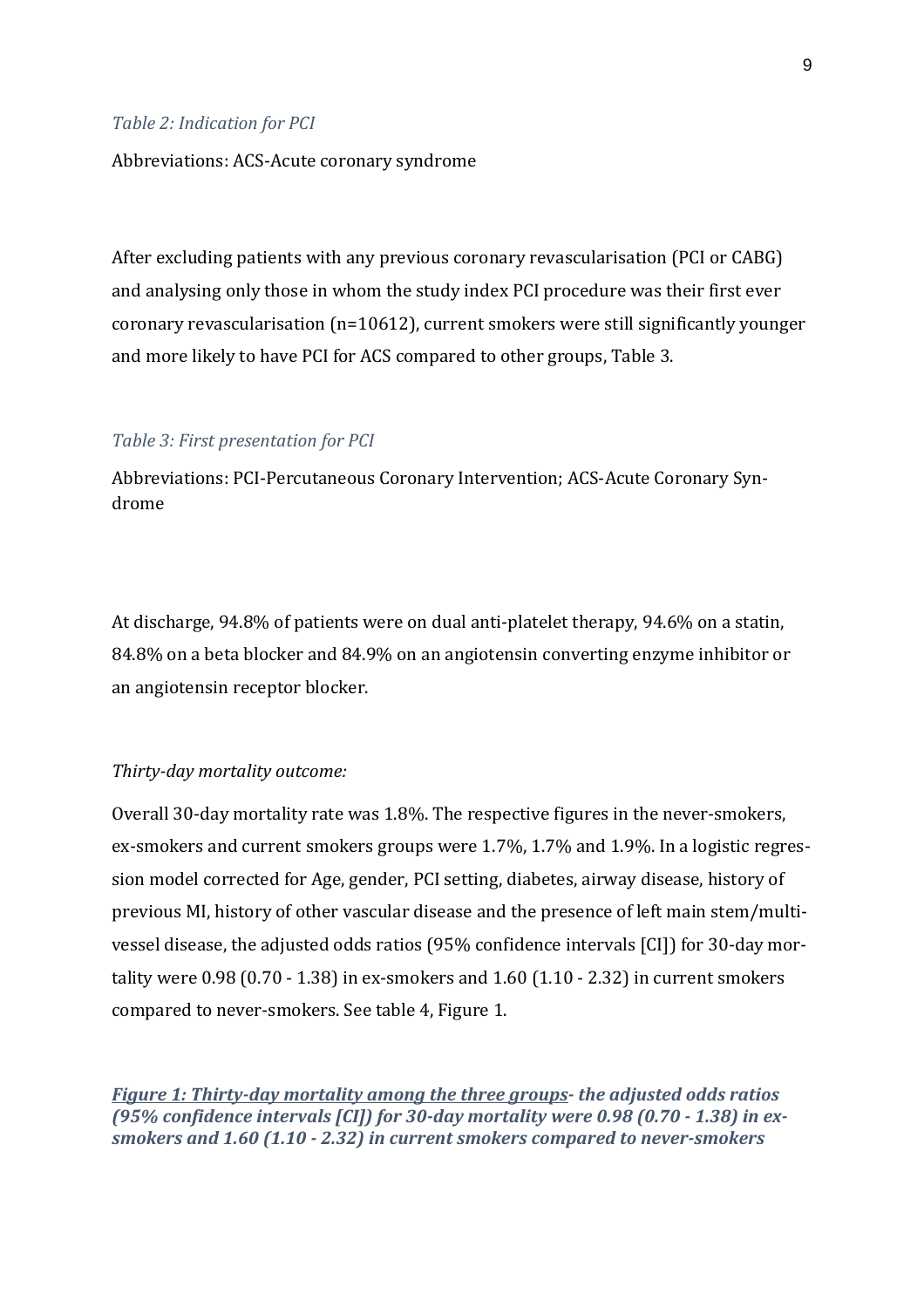#### *Table 4: Crude and adjusted mortality among the groups*

#### Abbreviations: CI- Confidence Interval

#### *Six-month mortality outcome:*

Overall 30-day to 6-month mortality rate was 1.5%. In the Cox proportional hazard model adjusted for age, gender, PCI setting, diabetes, airway disease, history of previous MI, history of other vascular disease and the presence of left main stem/multi-vessel disease the adjusted hazard ratios (95% CI) for mortality between 30 days and 6 months were 1.03 (0.65 - 1.65) in current smokers and 1.19 (0.84 - 1.67) in ex-smokers compared to never-smokers (Figure 2).

*Figure 2: 30-day to 6-month mortality among the three groups- the adjusted hazard ratios (95% CI) for mortality between 30 days and 6 months were 1.03 (0.65 - 1.65) in current smokers and 1.19 (0.84 - 1.67) in ex-smokers compared to never-smokers*

#### **Discussion**

There are three main findings from this large observational study of unselected, allcomers PCI cohort. Firstly, smokers undergo PCI at a much younger age and more frequently for an ACS presentation. Secondly, smoking is associated with a higher 30-day mortality compared to never-smokers. Thirdly, ex-smokers have similar presentation age for PCI and mortality outcomes to never-smokers. To our knowledge, this is the first study to demonstrate such favourable findings in ex-smokers compared to current smokers in the modern PCI era.

Smoking is a risk factor for coronary thrombosis and myocardial infarction <sup>8</sup>. The risk of acute myocardial infarction in young smokers is almost three times that of never-smokers and it diminishes to baseline if they quit smoking for more than two years <sup>9</sup>. There is also a clear dose response relationship between smoking and cardiovascular risk with no safe lower limit <sup>10</sup>.

In our study, smokers underwent PCI at a considerably younger age (10 years younger) compared to ex- and never-smokers; despite having the lowest rates of other cardiovascular risk factors such as hypertension and diabetes. A similar observation was noted in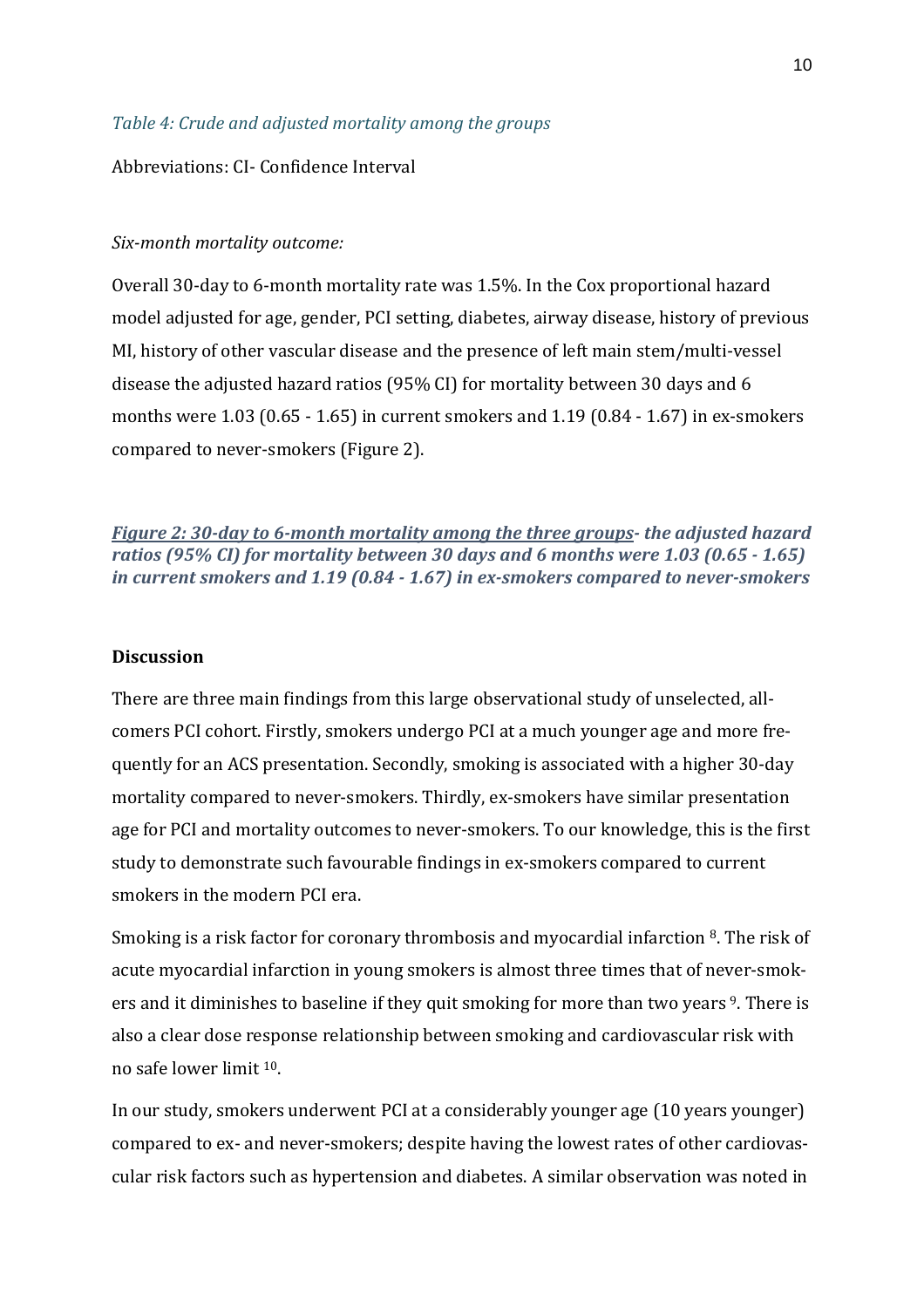previous observational studies from different eras and across different ACS presentations 11, <sup>12</sup>. This confirms the impact of smoking as a major risk factor for coronary artery disease. In our study, the age difference remained equally significant even when we only looked at patients in whom the index PCI procedure was their first ever coronary revascularisation. Interestingly, there was no age difference between never- and exsmokers. From a public health point of view, the message from this study is that smokers presented with accelerated coronary artery disease and intrusive symptoms at a younger age and importantly quitting smoking eliminates this age difference at first presentation.

When looking at gender differences, women appear to be more prone to the deleterious effects of smoking with female smokers having higher risk of developing acute myocardial infarction compared to male smokers <sup>13</sup>. It has been shown that women metabolise nicotine faster due to oestrogen <sup>14</sup>, which may explain their higher risk.

In our study, smokers had PCI more commonly for acute coronary syndromes compared to never-smokers and ex-smokers. Studies have shown that smokers have endothelial dysfunction <sup>15</sup> and higher platelet aggregability <sup>16</sup>. Newby et al demonstrated impairment of smokers' endothelium to release tissue-plasminogen activator, probably causing impaired endogenous fibrinolysis <sup>17</sup>. As a result, otherwise subclinical micro-thrombus could propagate to an occlusive thrombus. Furthermore, denudation of endothelium and micro-thrombi are common on the surface of atheromatous plaques <sup>18</sup> and the fact that smokers benefit from dual anti-platelet therapy significantly more than neversmokers is suggestive of an altered rheology among smokers <sup>19</sup>. Burke et al demonstrated that among men who suffered sudden cardiac death due to acute thrombosis, 75% were smokers <sup>20</sup>. He further showed that in women suffering sudden cardiac death, smoking was a risk factor for both plaque erosion and rupture <sup>21</sup>. Smoking causes endothelial injury, atherogenesis, inflammation and impaired vasomotor function, all of which predispose to atheromatous plaque formation <sup>22, 23</sup>.

Our study highlights some angiographic differences between groups including higher prevalence of multi-vessel and left main stem disease among ex- and never-smokers compared to smokers. This observation closely resembles the data from TRANSFER-AMI trail <sup>24</sup>. A higher prevalence of acute presentation despite relatively mild underly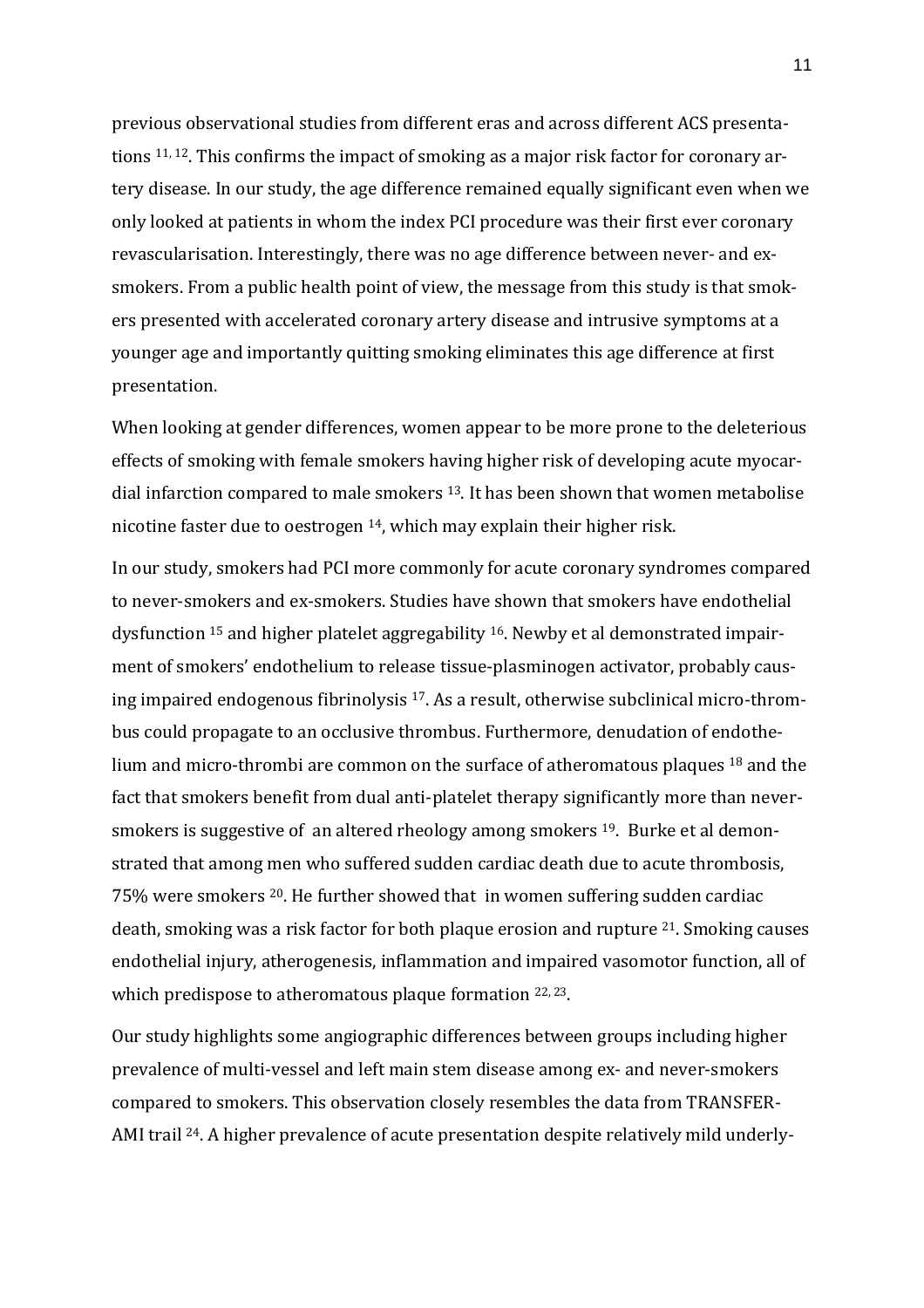ing coronary disease further supports the hypothesis that smoking expedites plaque instability, and in some cases leads to thrombus formation and/or impaired endogenous thrombolysis.

Surprisingly, studies from the pre-thrombolytic, thrombolytic and old PCI eras suggested a similar or even better survival among smokers compared to never-smokers post myocardial infarction 5-7. Barbash et al found never smoking to be associated with an increased in-hospital complication rates and early mortality post thrombolysis even after correcting for differences in baseline clinical characteristics <sup>6</sup>. The TIMI-II study showed that the risk of death and fatal and non-fatal MI at 42 days was highest among never smokers <sup>25</sup>. This conundrum was termed the "smoker's paradox", although no plausible mechanistic explanation has ever been postulated <sup>11</sup>.

The ACUITY trial showed smoking to be an independent risk factor for 1-year mortality in patients presenting with non-ST elevation acute coronary syndrome patients <sup>11</sup>. The life expectancy after AMI was less among elderly (≥65) smokers than never-smokers, leading to significant loss of life years <sup>26</sup>. In those with coronary artery disease, smoking cessation has been shown to reduce mortality irrespective of age, sex, index cardiac event or nationality27, <sup>28</sup>. Hasdai et al followed up 5,450 patients undergoing PCI at Mayo clinic between 1979 and 1995 over a mean of 4.5 years <sup>7</sup>. The crude mortality was lower in smokers but the mortality adjusted for baseline variables was higher in smokers than never-smokers, ex-smokers and quitters. In addition, the adjusted risk for need for future revascularisation was lower in the smoking group. It has been shown that younger patients with ST-elevation myocardial infarction (STEMI) treated by primary PCI have a better survival than older patients (>45 years), likely due to differences in baseline comorbidities <sup>29</sup>. It is probable that younger age and associated favourable profile are to be credited for better outcomes among smokers in some past studies.

There has been considerable advancement in the management of patients undergoing PCI. The use of secondary prevention and dual antiplatelet therapy is now well-established in this population and newer antiplatelet agents <sup>30, 31</sup> have also contributed to improved post PCI outcomes. As a result, there has been significant reduction in cardiovascular deaths driven by a reduction in fatal myocardial infarction and sudden cardiac death in patients undergoing PCI <sup>32</sup>. Our study population was a well-treated cohort, with high use of dual anti-platelet therapy, statins and other cardiovascular drugs.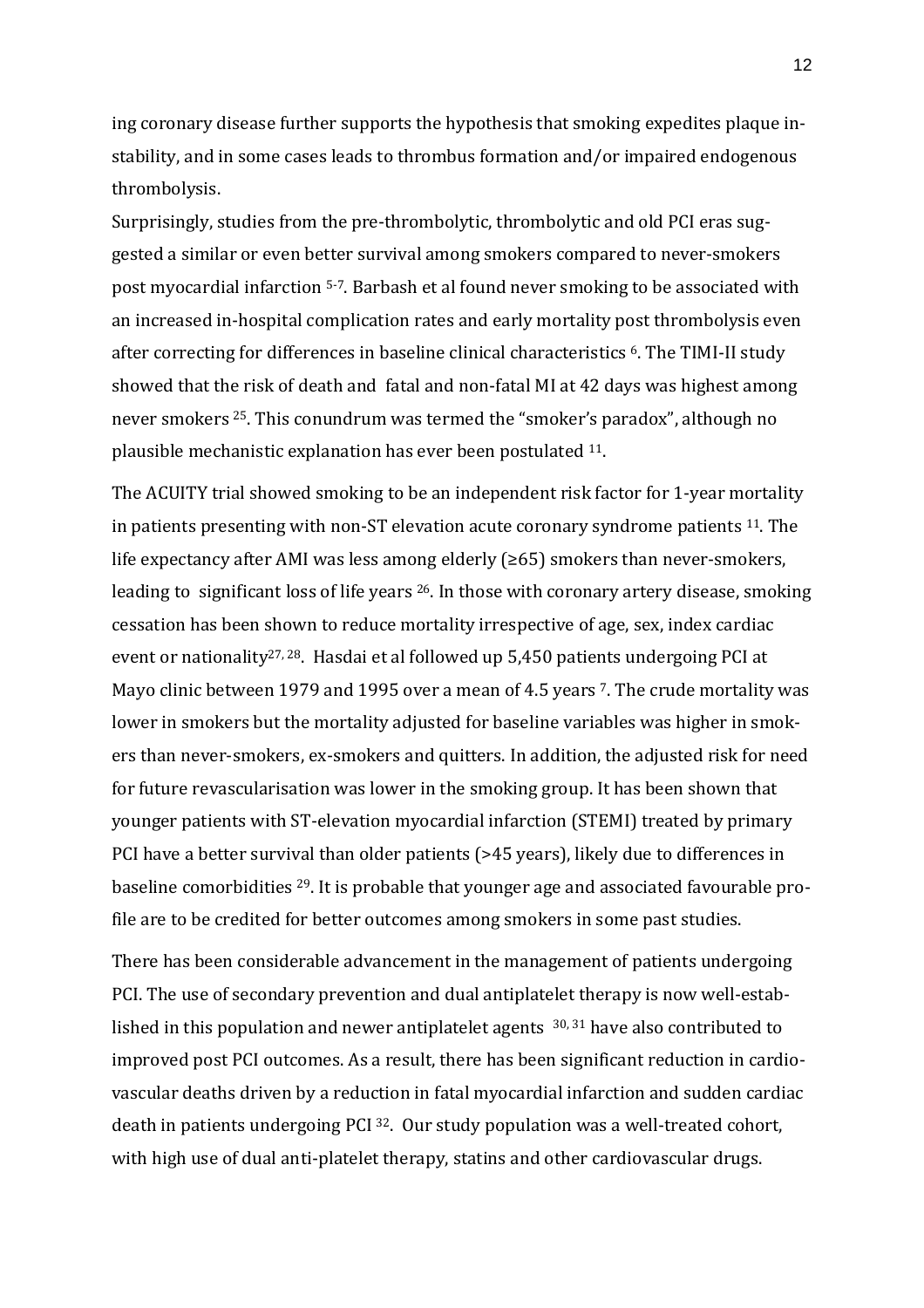In our study, 30-day mortality among smokers was higher, despite a significantly younger age and better clinical profile at presentation. Meanwhile, 30-day to 6-month mortality rates were similar in the three groups. We obtained only a snapshot smoking history at the time of presentation to PCI but no data for subsequent smoking habits were recorded. Hence, we believed a focus on short mortality will be a true reflection of the effects of smoking in our cohort. Furthermore, the deleterious effect of smoking on endothelial function and thrombosis in patients undergoing PCI is most likely to have the biggest impact on short term outcomes; particularly given the high cardiovascular event rate in this period. Importantly, ex-smokers exhibited no difference in either short or intermediate term mortality compared to never-smokers. The inference from this is that giving up smoking can reduce the risk of death after PCI to never-smokers' levels.

Primary care-based health checks have been shown to improve the management of cardiovascular risk factors such as hypertension, hypercholesterolemia and high body mass index 33. However, smokers are less likely to participate in such health checks 34, which underscores the complex interaction between cardiovascular risk factors and preventative strategies.

Increasing public awareness, government policies, media campaigns and counselling have resulted in a positive trend in smoking cessation. In the United States, the prevalence of smoking among adults has decreased from 42.4% to 19.3% from 1965 to 2010 and the number of ex-smokers exceeding that of current smokers in 2002 <sup>35</sup>. Furthermore, in Scotland, Finland and Switzerland, prohibition of smoking in public indoor spaces has led to significant reduction in hospital admissions with acute coronary syndrome 36-38.

# *Limitation and strength:*

Data on smoking intensity and duration of smoking cessation in ex-smokers were not collected. We also did not collect data on the proportion of patients who attended cardiac rehabilitation or smoking cessation services and no follow-up on the smoking status was made. Consequently, only short term and intermediate term mortality data were analysed. Nevertheless, the current study examines post PCI outcomes in a large cohort.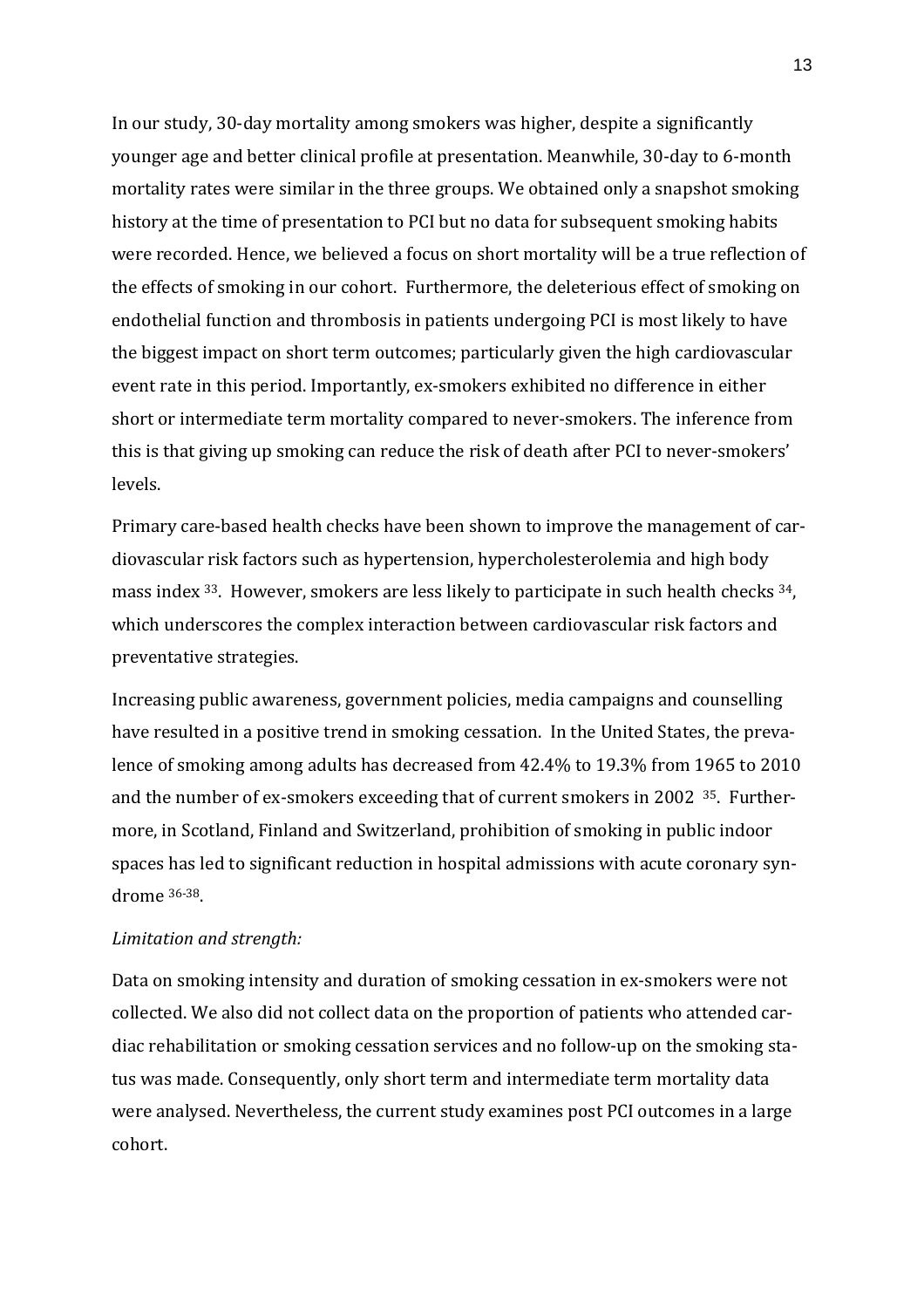# **Conclusion**

This large observational study of unselected patients treated with PCI in the modern era demonstrates that smokers undergo PCI at a much younger age and more commonly for acute coronary syndrome compared to never-smokers. In addition, current smoking was associated with increased 30-day mortality. This age difference and survival disadvantage was not seen in ex-smokers. Our findings reinforce the public message of the harmful effect of smoking and the benefits of smoking cessation.

Authorship:

AN, AZ, JA, RE, RD, DG, IP contributed to the conception or design of the work. AN, SP, ME, AB, PB and DG contributed to the acquisition, analysis, or interpretation of data for the work.

SP and AN drafted the manuscript. JA, RE, IP and RD critically revised the manuscript. All gave final approval and agree to be accountable for all aspects of work ensuring integrity and accuracy.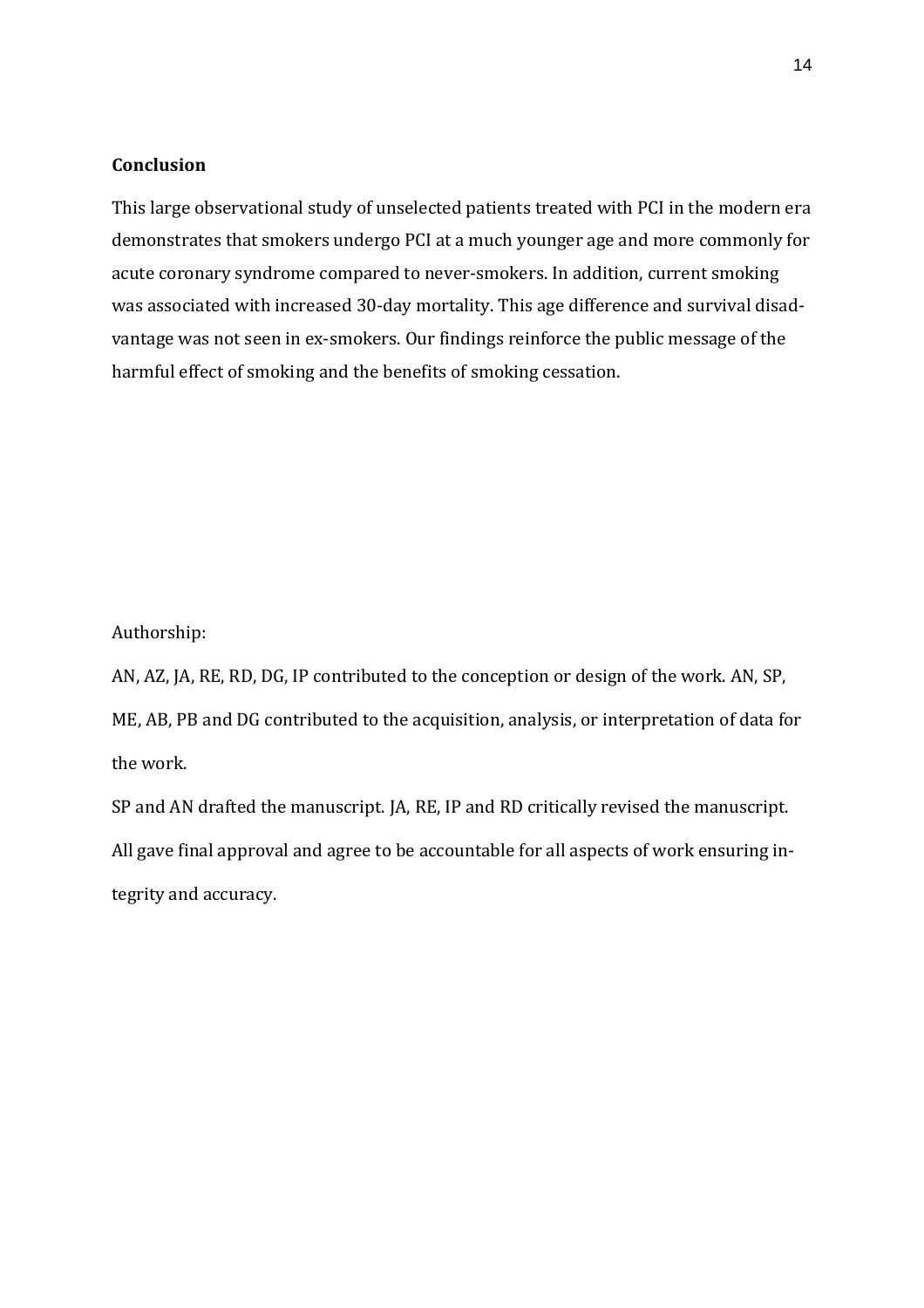# **References**

1. Kannel WB, Doyle JT, McNamara PM, Quickenton P and Gordon T. Precursors of sudden coronary death. Factors related to the incidence of sudden death. *Circulation*. 1975; 51: 606-13.

2. Yusuf S, Hawken S, Ounpuu S, et al. Effect of potentially modifiable risk factors associated with myocardial infarction in 52 countries (the INTERHEART study): case-control study. *Lancet*. 2004; 364: 937-52.

3. Jha P, Ramasundarahettige C, Landsman V, et al. 21st-century hazards of smoking and benefits of cessation in the United States. *N Engl J Med*. 2013; 368: 341-50.

4. Van Oyen H, Berger N, Nusselder W, et al. The effect of smoking on the duration of life with and without disability, Belgium 1997-2011. *BMC public health*. 2014; 14: 723.

5. Weinblatt E, Shapiro S, Frank CW and Sager RV. Prognosis of men after first myocardial infarction: mortality and first recurrence in relation to selected parameters. *American Journal of Public Health and the Nations Health*. 1968; 58: 1329-47.

6. Barbash GI, White HD, Modan M, et al. Significance of smoking in patients receiving thrombolytic therapy for acute myocardial infarction. Experience gleaned from the International Tissue Plasminogen Activator/Streptokinase Mortality Trial. *Circulation*. 1993; 87: 53-8.

7. Hasdai D, Garratt KN, Grill DE, Lerman A and Holmes DR. Effect of Smoking Status on the Long-Term Outcome after Successful Percutaneous Coronary Revascularization. *New England Journal of Medicine*. 1997; 336: 755-61.

8. Dawber TR, Kannel WB, Revotskie N, Stokes J, Kagan A and Gordon T. Some Factors Associated with the Development of Coronary Heart Disease—Six Years' Follow-Up Experience in the Framingham Study. *American Journal of Public Health and the Nations Health*. 1959; 49: 1349-56.

9. Rosenberg L, Kaufman DW, Helmrich SP and Shapiro S. The Risk of Myocardial Infarction after Quitting Smoking in Men under 55 Years of Age. *New England Journal of Medicine*. 1985; 313: 1511-4.

10. Prescott E, Scharling H, Osler M and Schnohr P. Importance of light smoking and inhalation habits on risk of myocardial infarction and all cause mortality. A 22 year follow up of 12 149 men and women in The Copenhagen City Heart Study. *Journal of epidemiology and community health*. 2002; 56: 702-6.

11. Robertson JO, Ebrahimi R, Lansky AJ, Mehran R, Stone GW and Lincoff AM. Impact of cigarette smoking on extent of coronary artery disease and prognosis of patients with non-STsegment elevation acute coronary syndromes: an analysis from the ACUITY Trial (Acute Catheterization and Urgent Intervention Triage Strategy). *JACC Cardiovasc Interv*. 2014; 7: 372-9.

12. Kelly TL, Gilpin E, Ahnve S, Henning H and Ross J, Jr. Smoking status at the time of acute myocardial infarction and subsequent prognosis. *Am Heart J*. 1985; 110: 535-41.

13. Prescott E, Hippe M, Schnohr P, Hein HO and Vestbo J. Smoking and risk of myocardial infarction in women and men: longitudinal population study. *BMJ : British Medical Journal*. 1998; 316: 1043-7.

14. Benowitz NL, Lessov-Schlaggar CN, Swan GE and Jacob P, 3rd. Female sex and oral contraceptive use accelerate nicotine metabolism. *Clinical pharmacology and therapeutics*. 2006; 79: 480-8.

15. Celermajer DS, Adams MR, Clarkson P, et al. Passive smoking and impaired endotheliumdependent arterial dilatation in healthy young adults. *N Engl J Med*. 1996; 334: 150-4.

16. Hung J, Lam JYT, Lacoste L and Letchacovski G. Cigarette Smoking Acutely Increases Platelet Thrombus Formation in Patients With Coronary Artery Disease Taking Aspirin. *Circulation*. 1995; 92: 2432-6.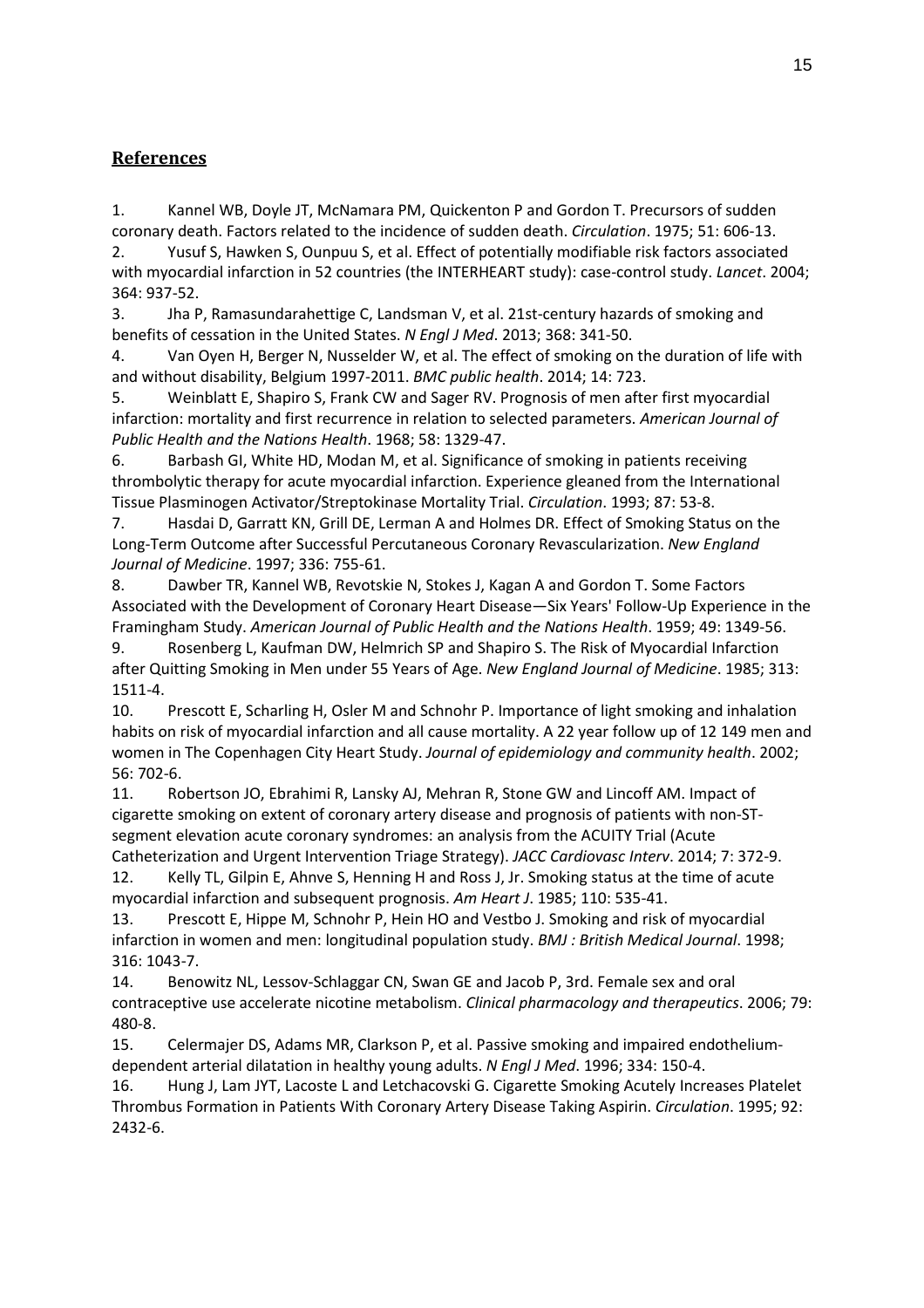17. Newby DE, Wright RA, Labinjoh C, et al. Endothelial Dysfunction, Impaired Endogenous Fibrinolysis, and Cigarette Smoking: A Mechanism for Arterial Thrombosis and Myocardial Infarction. *Circulation*. 1999; 99: 1411-5.

18. Davies MJ, Woolf N, Rowles PM and Pepper J. Morphology of the endothelium over atherosclerotic plaques in human coronary arteries. *Br Heart J*. 1988; 60: 459-64.

19. Gagne JJ, Bykov K, Choudhry NK, Toomey TJ, Connolly JG and Avorn J. Effect of smoking on comparative efficacy of antiplatelet agents: systematic review, meta-analysis, and indirect comparison. *BMJ*. 2013; 347: f5307.

20. Burke AP, Farb A, Malcom GT, Liang YH, Smialek J and Virmani R. Coronary risk factors and plaque morphology in men with coronary disease who died suddenly. *N Engl J Med*. 1997; 336: 1276-82.

21. Burke AP, Farb A, Malcom GT, Liang Y-h, Smialek J and Virmani R. Effect of Risk Factors on the Mechanism of Acute Thrombosis and Sudden Coronary Death in Women. *Circulation*. 1998; 97: 2110-6.

22. Auerbach O, Carter HW, Garfinkel L and Hammond EC. Cigarette smoking and coronary artery disease. A macroscopic and microscopic study. *Chest*. 1976; 70: 697-705.

23. Ambrose JA and Barua RS. The pathophysiology of cigarette smoking and cardiovascular disease: An update. *Journal of the American College of Cardiology*. 2004; 43: 1731-7.

24. Tan NS, Goodman SG, Cantor WJ, et al. Comparison of the Efficacy of Pharmacoinvasive Management for ST-Segment Elevation Myocardial Infarction in Smokers Versus Non-Smokers (from the Trial of Routine Angioplasty and Stenting After Fibrinolysis to Enhance Reperfusion in Acute Myocardial Infarction). *The American Journal of Cardiology*. 2014; 114: 955-61.

25. Mueller HS, Cohen LS, Braunwald E, et al. Predictors of early morbidity and mortality after thrombolytic therapy of acute myocardial infarction. Analyses of patient subgroups in the Thrombolysis in Myocardial Infarction (TIMI) trial, phase II. *Circulation*. 1992; 85: 1254-64.

26. Bucholz EM, Beckman AL, Kiefe CI and Krumholz HM. Smoking status and life expectancy after acute myocardial infarction in the elderly. *Heart*. 2016; 102: 133-9.

27. Hermanson B, Omenn GS, Kronmal RA and Gersh BJ. Beneficial Six-Year Outcome of Smoking Cessation in Older Men and Women with Coronary Artery Disease. *New England Journal of Medicine*. 1988; 319: 1365-9.

28. Critchley JA and Capewell S. Mortality risk reduction associated with smoking cessation in patients with coronary heart disease: A systematic review. *JAMA*. 2003; 290: 86-97.

29. Reinstadler SJ, Eitel C, Thieme M, et al. Comparison of Characteristics of Patients aged ≤45 Years Versus >45 Years With ST-Elevation Myocardial Infarction (from the AIDA STEMI CMR Substudy). *The American Journal of Cardiology*. 2016; 117: 1411-6.

30. Mehta SR, Yusuf S, Peters RJ, et al. Effects of pretreatment with clopidogrel and aspirin followed by long-term therapy in patients undergoing percutaneous coronary intervention: the PCI-CURE study. *Lancet*. 2001; 358: 527-33.

31. Wiviott SD, Braunwald E, McCabe CH, et al. Prasugrel versus Clopidogrel in Patients with Acute Coronary Syndromes. *New England Journal of Medicine*. 2007; 357: 2001-15.

32. Spoon DB, Psaltis PJ, Singh M, et al. Trends in cause of death after percutaneous coronary intervention. *Circulation*. 2014; 129: 1286-94.

33. Si S, Moss JR, Sullivan TR, Newton SS and Stocks NP. Effectiveness of general practice-based health checks: a systematic review and meta-analysis. *Br J Gen Pract*. 2014; 64: e47-53.

34. de Waard AM, Wandell PE, Holzmann MJ, et al. Barriers and facilitators to participation in a health check for cardiometabolic diseases in primary care: A systematic review. *Eur J Prev Cardiol*. 2018; 25: 1326-40.

35. Quitting smoking among adults--United States, 2001-2010. *MMWR Morb Mortal Wkly Rep*. 2011; 60: 1513-9.

36. Pell JP, Haw S, Cobbe S, et al. Smoke-free legislation and hospitalizations for acute coronary syndrome. *N Engl J Med*. 2008; 359: 482-91.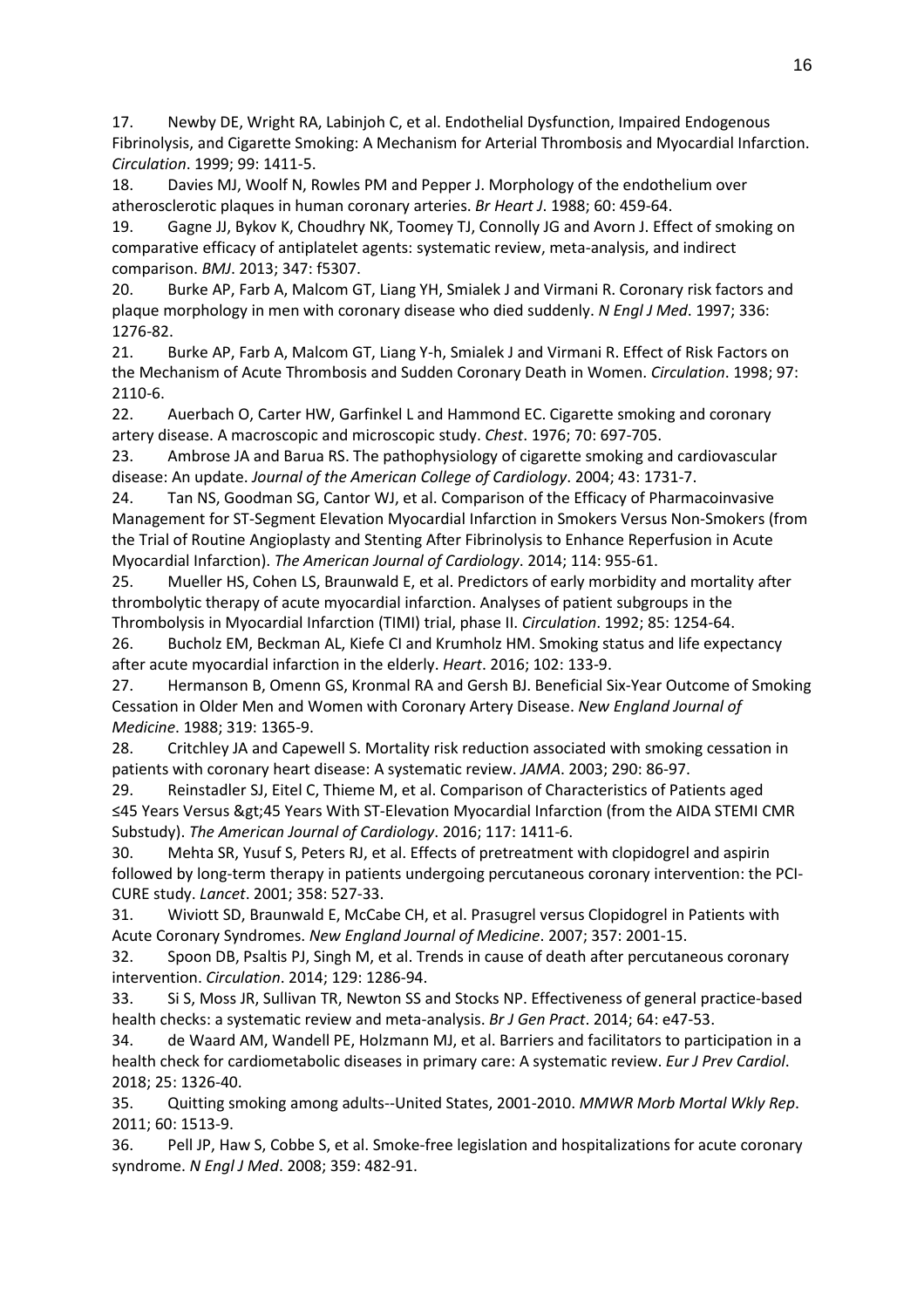37. Di Valentino M, Muzzarelli S, Limoni C, et al. Reduction of ST-elevation myocardial infarction in Canton Ticino (Switzerland) after smoking bans in enclosed public places--No Smoke Pub Study. *Eur J Public Health*. 2015; 25: 195-9.

38. Sipila JO, Gunn JM, Kauko T, Rautava P and Kyto V. Association of restaurant smoking ban and the incidence of acute myocardial infarction in Finland. *BMJ Open*. 2016; 6: e009320.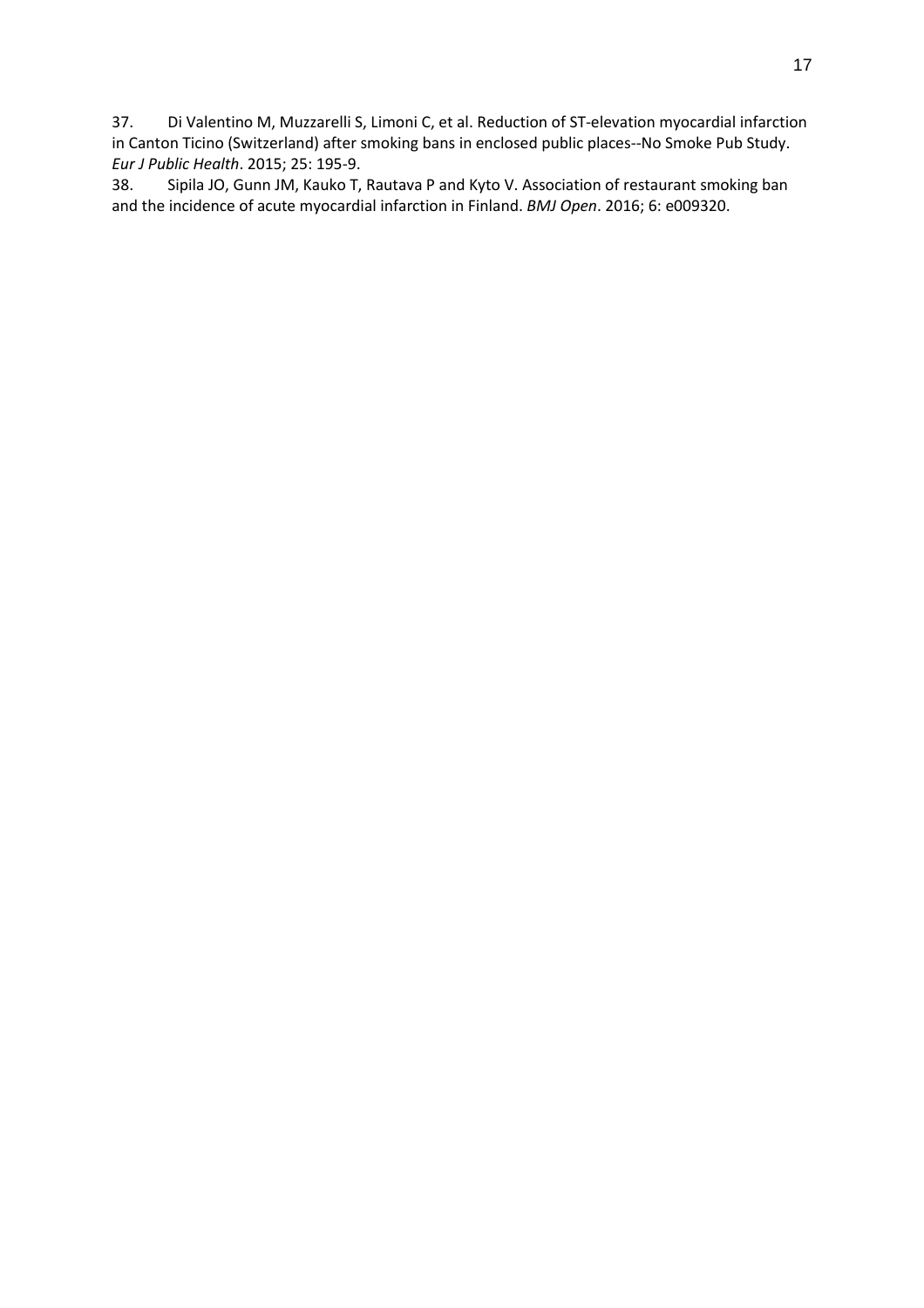| Descriptive<br>12656                     | Never-<br>smokers<br>4288<br>$(32.9\%)$ | Ex-smokers<br>4806<br>$(36.9\%)$ | Current<br>smokers<br>3562<br>(27.3%) | Significance |
|------------------------------------------|-----------------------------------------|----------------------------------|---------------------------------------|--------------|
| Age<br>$(mean \pm SD)$<br>years          | $67+12$                                 | $67 \pm 11$                      | $57 + 11$                             | P < 0.001    |
| Male gender $(72.3\%)$                   | 67.1%                                   | 77%                              | 72.2%                                 | P < 0.001    |
| Hypertension<br>49.6%                    | 50.5%                                   | 57.2%                            | 38.3%                                 | P < 0.001    |
| Hypercholesterolemia<br>33.9%            | 32.6%                                   | 35.1%                            | 34%                                   | $P = 0.043$  |
| <b>Diabetes</b><br>16.9%                 | 17.7%                                   | 20%                              | 11.7%                                 | P < 0.001    |
| Previous MI<br>22.9%                     | 19%                                     | 30.2%                            | 17.8%                                 | P < 0.001    |
| Previous coronary revas-<br>cularisation | 14.5%                                   | 22.3%                            | 9.8%                                  | P < 0.001    |
| CVA/TIA<br>5.7%                          | 5.4%                                    | 6.6%                             | 4.7%                                  | $P=0.001$    |
| <b>Family History</b><br>44.2%           | 37.3%                                   | 47.1%                            | 48.7%                                 | P < 0.001    |
| Peripheral vascular dis-<br>ease 4.9%    | 2.8%                                    | 6.9%                             | 4.6%                                  | P < 0.001    |
| Airway disease<br>11.4%                  | 7.2%                                    | 14.6%                            | 12.2%                                 | P < 0.001    |

Table 1: Baseline patient characteristics

Abbreviations: SD-Standard Deviation; MI-Myocardial Infarction; CVA-Cerebro-Vascular Accident; TIA-Transient Ischemic Attack; PVD-Peripheral Vascular Disease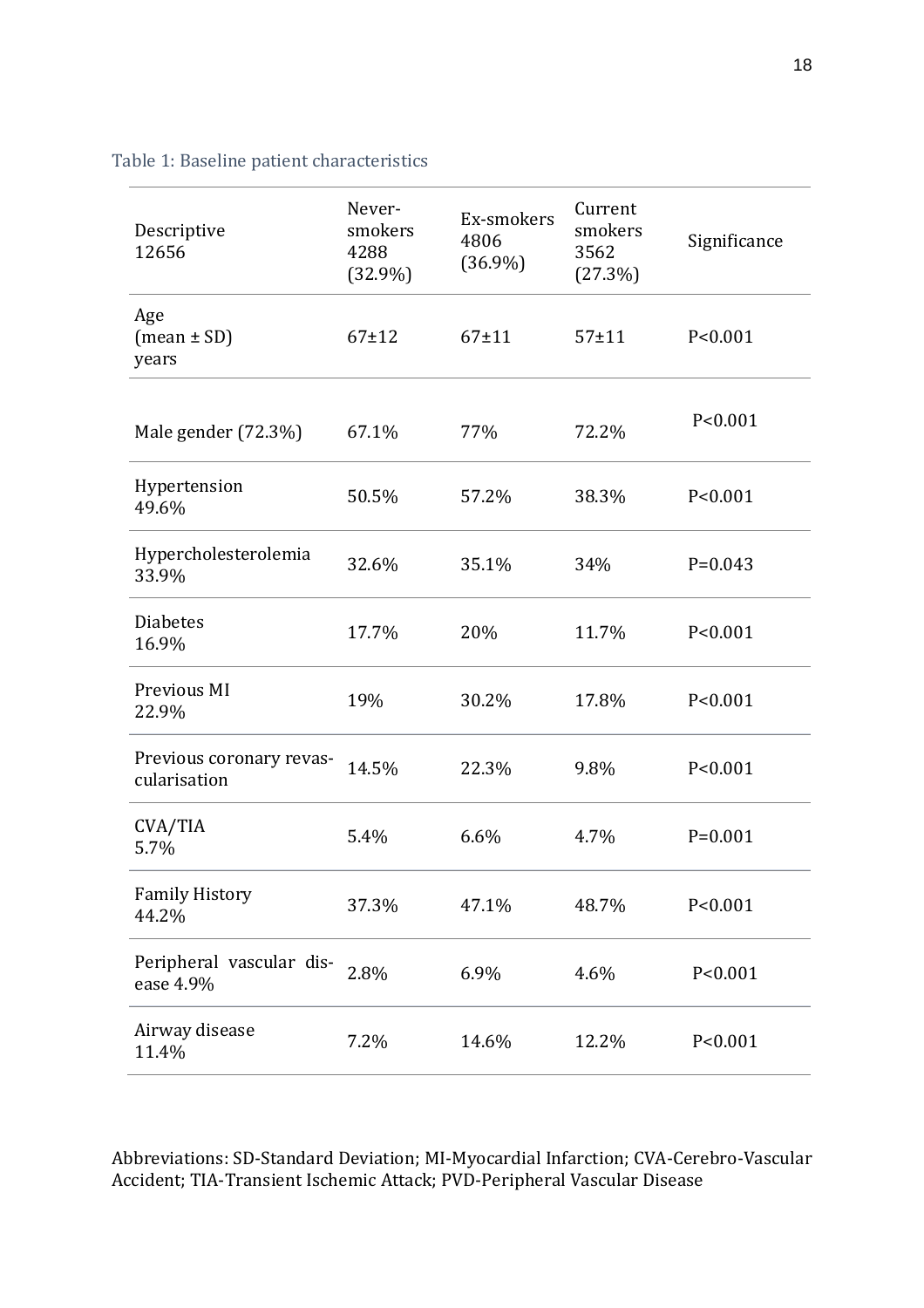# Table 2: Indication for PCI

| Descriptive | Non-smokers | Ex-smokers | Current smokers | Significance |
|-------------|-------------|------------|-----------------|--------------|
| Elective    |             | (43)       | (15.9)          | p<0.001      |
| <b>ACS</b>  | (62.9)      | (57)       | (84.1)          | p<0.001      |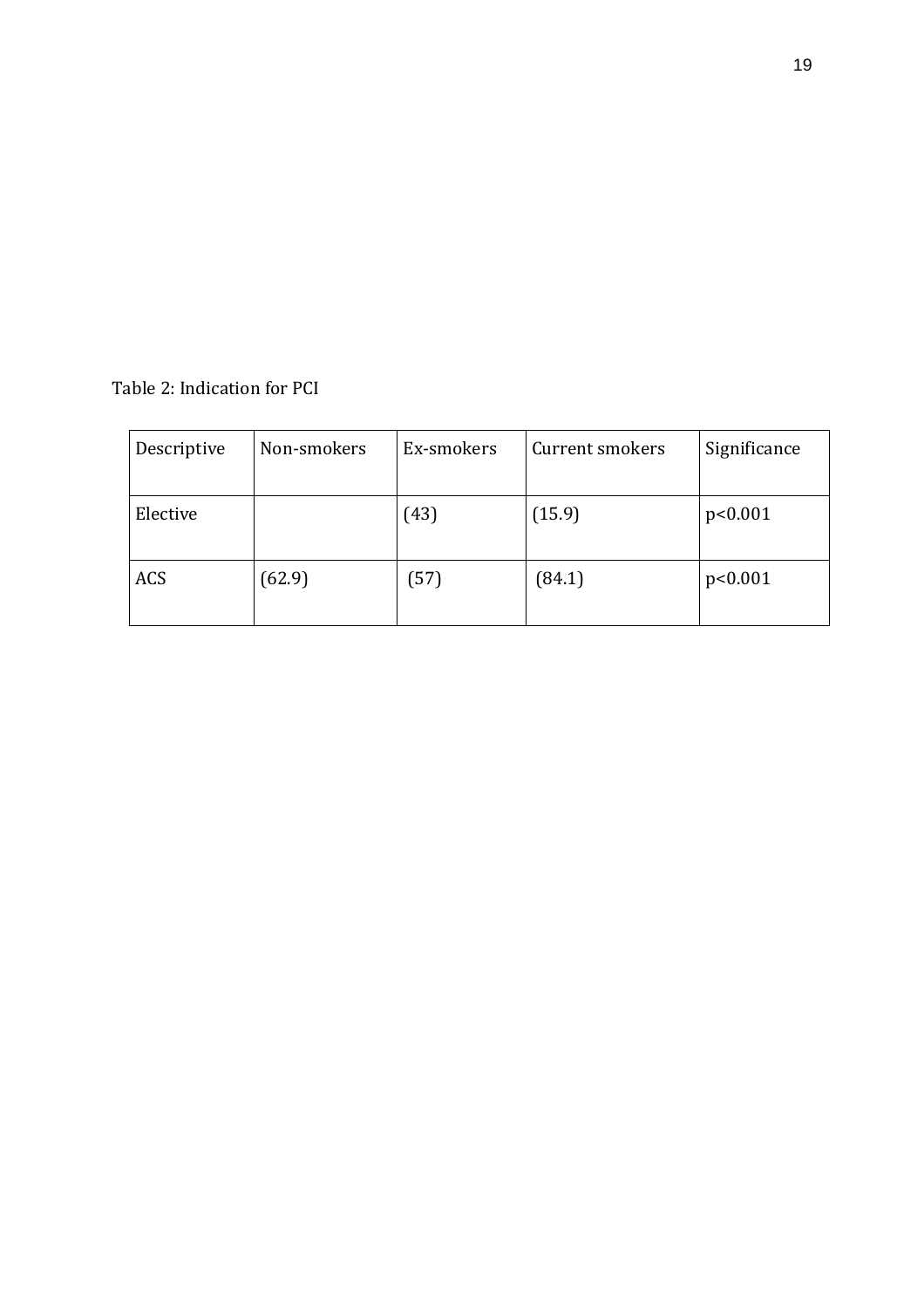# Table 3: First presentation for PCI

|                          | Never-<br>smokers | Ex-smokers | Current<br>smokers | P-value     |
|--------------------------|-------------------|------------|--------------------|-------------|
| Elective, %              | 35                | 39.3       | 14.1               | ${}< 0.001$ |
| Mean age $\pm$ SD, years | $67 + 12$         | $68 + 11$  | $57 + 11$          | ${}< 0.001$ |
| ACS, $%$                 | 65                | 60.7       | 85.9               | ${}< 0.001$ |
| Mean age $\pm$ SD, years | $66 + 11$         | $66 + 9$   | $58 + 10$          | ${}< 0.001$ |

Abbreviations: PCI-Percutaneous Coronary Intervention; ACS-Acute Coronary Syndrome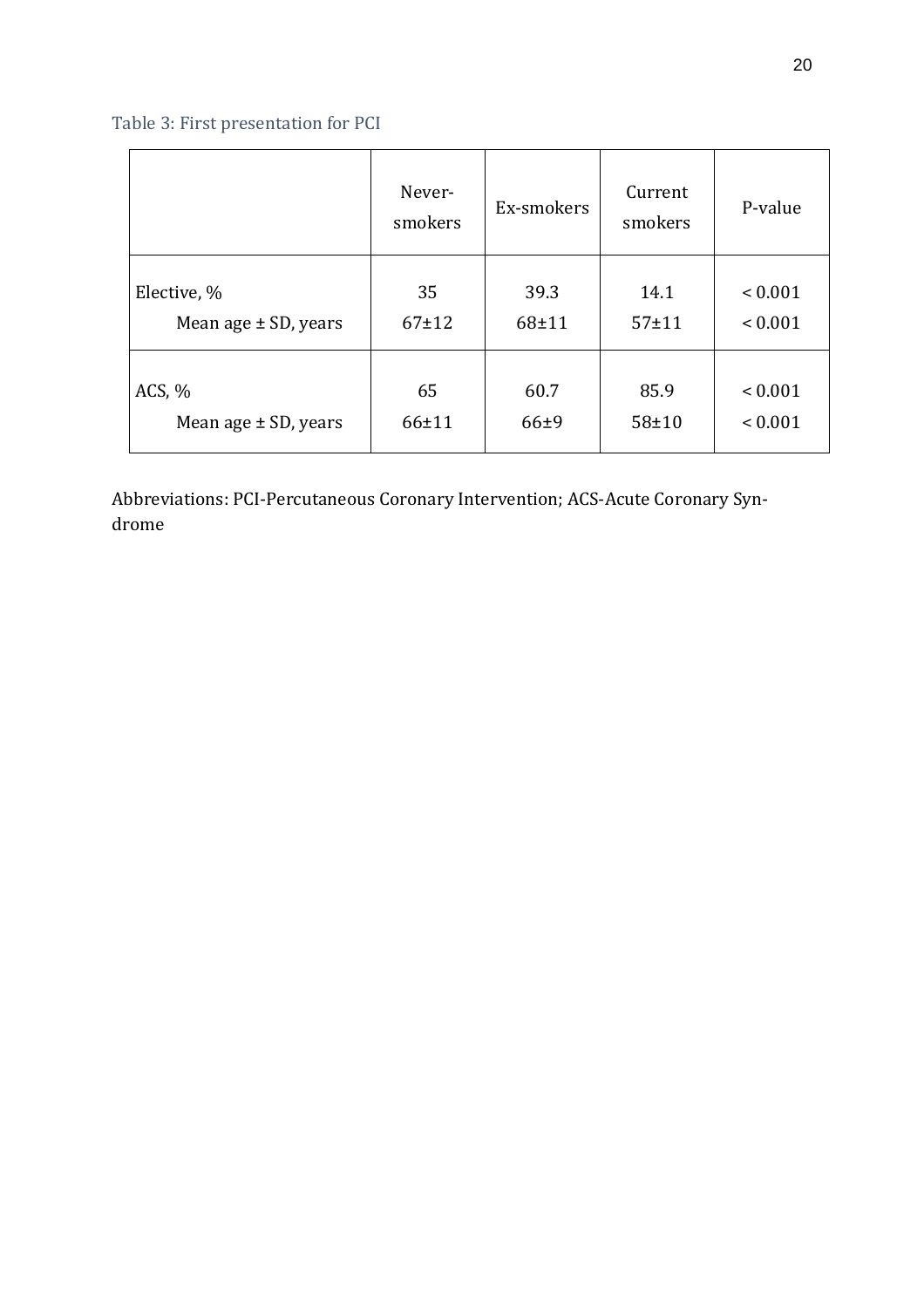# Table 4: Crude and adjusted mortality among the groups

|                        | Crude 30-day | Adjusted 30-day    | Crude 30 day $ $ | Adjusted 30 day     |
|------------------------|--------------|--------------------|------------------|---------------------|
|                        | mortality    | mortality          | to 6-month       | to 6-month mor-     |
|                        | n (%)        | odds ratio         | mortality        | tality              |
|                        |              | $(95% \text{ Cl})$ | $n (\%)$         | Hazard ratio        |
|                        |              |                    |                  | $(95% \text{ Cl})$  |
| Non-smokers            | 74 (1.7)     | 1.00               | 64 (1.5)         | 1.00                |
| $(n=4288)$             |              |                    |                  |                     |
| Ex-smokers             | 82(1.7)      | $0.98(0.7-1.38)$   | 91(1.9)          | $1.19(0.84 - 1.67)$ |
| $(n=4807)$             |              |                    |                  |                     |
| <b>Current Smokers</b> | 68 (1.9)     | $1.60(1.1-2.32)$   | 32(0.9)          | $1.03(0.65-1.65)$   |
| $(n=3563)$             |              |                    |                  |                     |
|                        |              |                    |                  |                     |

Abbreviations: CI- Confidence Interval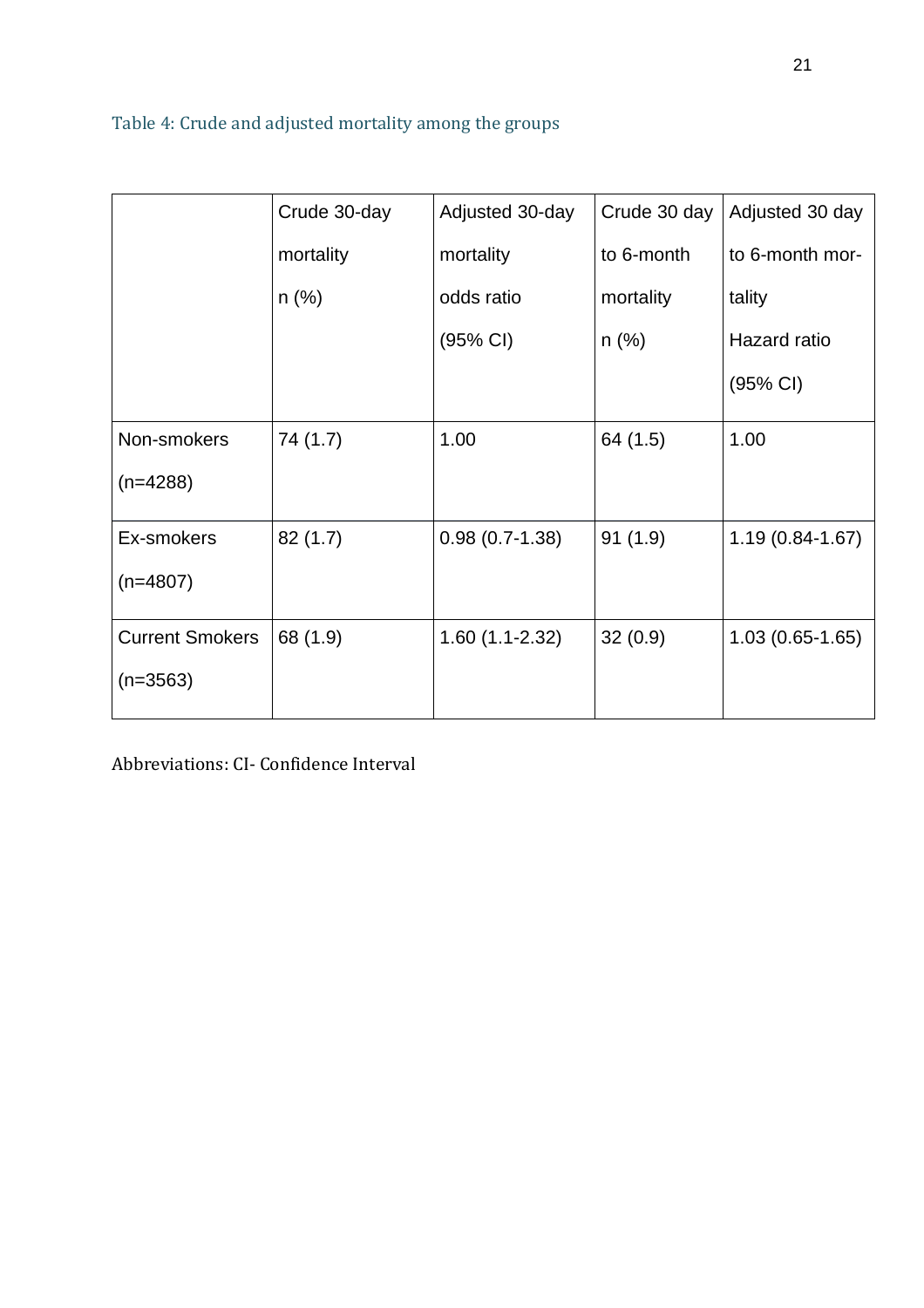Figure 1: Thirty-day mortality among the three groups- the adjusted odds ratios (95% confidence intervals [CI]) for 30-day mortality were 0.98 (0.70 - 1.38) in ex-smokers and 1.60 (1.10 - 2.32) in current smokers compared to never-smokers